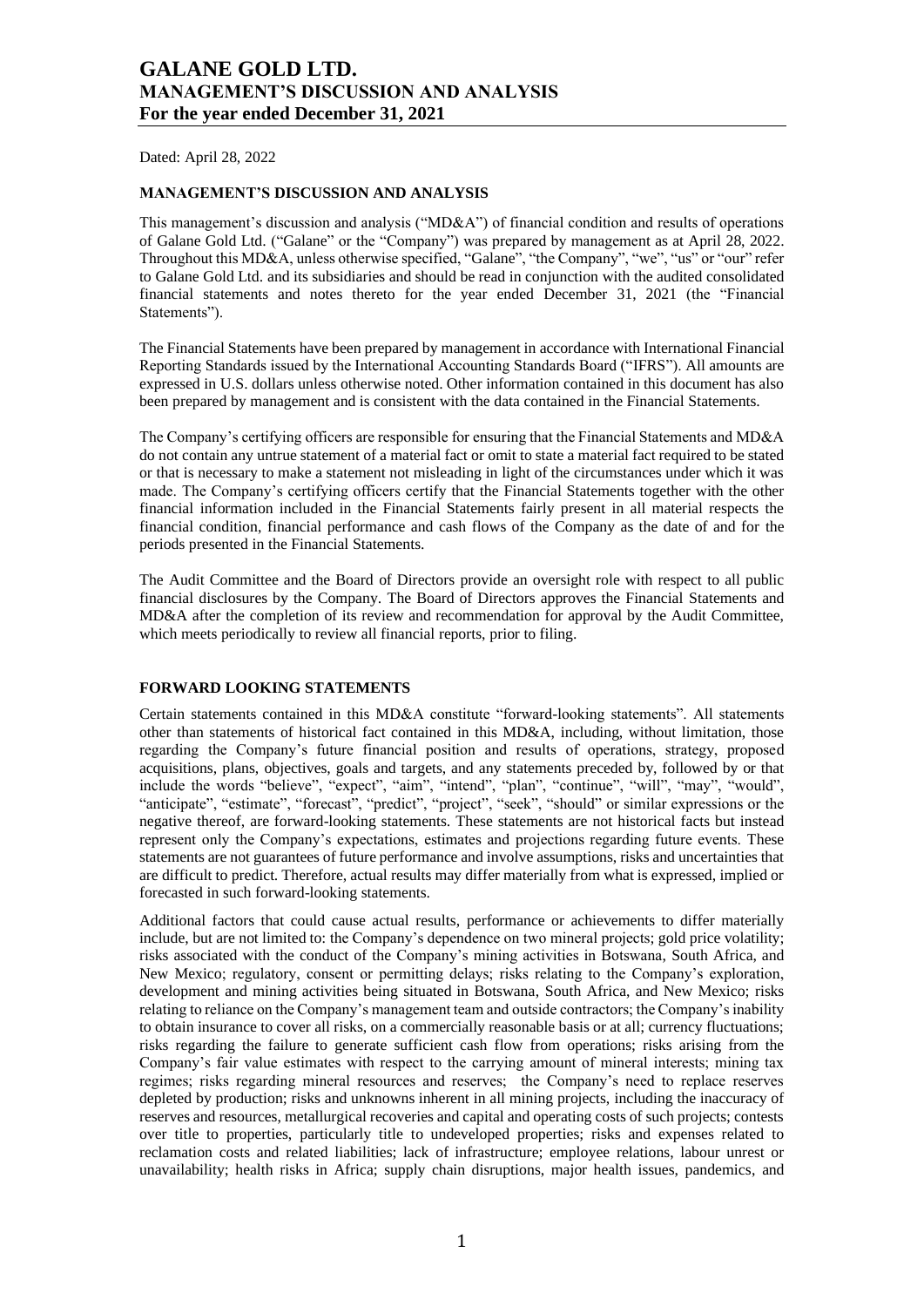COVID-19; the Company's interactions with surrounding communities and artisanal miners; extensive laws and regulations governing the environment, health and safety; the Company's ability to successfully integrate acquired assets; risks related to the acquisition of the Summit Assets (as such term is defined below); risks related to the disposition of the Mupane Property (as such term is defined below) risks related to ramping-up production; the speculative nature of exploration and development, including the risks of diminishing quantities or grades of reserves; development of the Company's exploration properties into commercially viable mines; risks related to climate change; risks related to information security; risk of using derivative instruments including credit risk, market liquidity risk and unrealized mark-to-market risk; stock market volatility; conflicts of interest among certain directors and officers; lack of dividends; lack of liquidity for shareholders of the Company; risks related to the market perception of junior gold companies; litigation risk; and difficulties in bringing actions and enforcing judgments for foreign investors. See "Risk Factors" in the Company's annual information form for the year ended December 31, 2021, a copy of which is available on the Company's SEDAR profile at [www.sedar.com.](http://www.sedar.com/) Management provides forward-looking statements because it believes they provide useful information to readers when considering their investment objectives and cautions readers that the information may not be appropriate for other purposes. Consequently, all of the forward-looking statements made in this MD&A are qualified by these cautionary statements and other cautionary statements or factors contained herein, and there can be no assurance that the actual results or developments will be realized or, even if substantially realized, that they will have the expected consequences to, or effects on, the Company. These forward-looking statements are made as of the date of this MD&A and the Company assumes no obligation to update or revise them to reflect subsequent information, events or circumstances or otherwise, except as required by law.

The forward-looking statements in this MD&A are based on numerous assumptions regarding the Company's present and future business strategies and the environment in which the Company will operate in the future, including assumptions regarding gold prices, business and operating strategies, and the Company's ability to operate on a profitable basis.

## **MINERAL RESERVES AND RESOURCES**

Information of a technical and scientific nature that forms the basis of the disclosure in the MD&A has been approved by Kevin Crossling Pr. Sci. Nat., MAusIMM., Business Development Consultant for Galane Gold, and a "qualified person" as defined by National Instrument 43-101 – *Standards of Disclosure for Mineral Projects* ("NI 43-101").

All mineral reserves and mineral resources have been estimated in accordance with the standards of the Canadian Institute of Mining, Metallurgy and Petroleum and NI 43-101. All mineral resources are reported exclusive of mineral reserves. Mineral resources that are not mineral reserves do not have demonstrated economic viability. There is no guarantee that any of the mineral resources disclosed in the MD&A will be converted to mineral reserves. There is also no guarantee that any of the inferred mineral resources will be upgraded to measured or indicated mineral resources. Information on data verification performed on the mineral properties mentioned in this MD&A that are considered to be material mineral properties to the Company are contained in the Company's most recent annual information form and the current technical report for each of those properties, all available on the Company's SEDAR profile at www.sedar.com.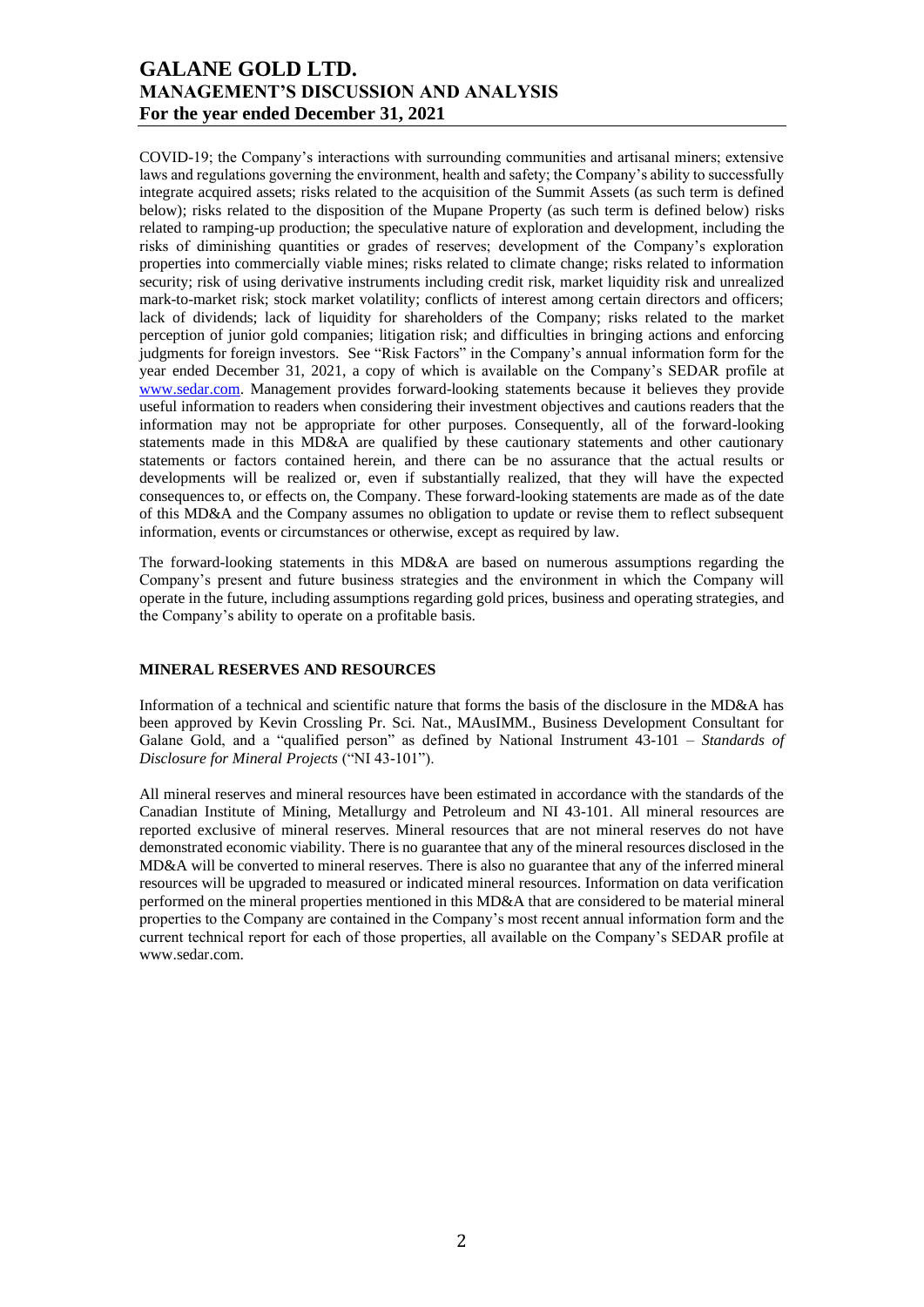#### **CORPORATE OVERVIEW**

The Company's principal business activities are the exploration for, development of, and operation of gold mining properties. The Company operates through its wholly-owned subsidiary, Galane Gold Mines Ltd. ("GGM"), which in turn operates three assets: (a) a producing mine which also has the rights to certain mineral exploration tenements (the producing mine and mineral exploration tenements collectively, the "Mupane Property") located in the Republic of Botswana ("Botswana") through subsidiaries located in Botswana, (b) a producing mine which also has the rights to certain mineral exploration tenements (the mine and mineral exploration tenements collectively, the "Galaxy Property") located in the Republic of South Africa ("South Africa") through subsidiaries located in South Africa; and (c) a mine and processing infrastructure located in the United States of America (the "Summit Property") that is currently in care and maintenance while a restart plan is finalised. The common shares in the capital of the Company (the "common shares") have been listed for trading on the TSX Venture Exchange (the "Exchange") under the symbol "GG" since September 6, 2011 and trade on the OTCQB in the United States under the trading symbol "GGGOF".

## **OUTLOOK**

During the three months ended December 31, 2021 ("Q4 2021"), the board of directors (the "Board") and management of Galane, as part of its continuing review of the strategy of the Company going forward, concluded that the sale of the Mupane Property to its local management team aligns with the Company's long-term goal to be a low-cost producer that can generate positive cash flows through the various cycles of the gold market. With the near completion of the mining of the Tau ore body and the transition to the mining of Golden Eagle, management of the Company determined that there is a need to restructure operations at the Mupane Property both operationally and financially. Upon review by the Board, it was decided that the Company's resources will be better utilised by increasing production at Galaxy, and restarting operations at the Summit Property. A binding sales agreement was signed for the disposition of the Mupane Property during the three months ended March 31, 2022 ("Q1 2022"). The completion of the disposition is pending certain conditions precedent being met.

Following declaration of commercial production at the Galaxy Property on October 1, 2021, the Company has guided annual production for 2022 at between 15,500 and 18,500 payable ounces of gold. Management is currently working on plans to execute phase 2 of the Galaxy development plan which will see annualized production ramp up to between 24,000 and 27,000 payable ounces of gold through the addition of new mining equipment and additional face workings. Management has started a comprehensive review of options to increase production through the exploitation of the 21 other mineralised bodies at the Galaxy Property.

Work continues on the restart plan for the Summit Property. Management have completed a re-survey of the underground mine and have updated the mine plans accordingly. Work continues and it is expected that a preliminary economic assessment will be released during the three months ended June 30, 2022.

## **SUMMIT MINE ACQUISITION**

On May 19, 2021, the Company completed the acquisition (the "Summit Acquisition"), through a wholly-owned subsidiary, of the Summit Mine (the "Summit Mine") and the infrastructure constituting the Banner crush, mill and flotation plant in New Mexico, located 57 miles from the Summit Mine (together with the Summit Mine, the "Summit Assets") from Pyramid Peak Mining, LLC, a whollyowned subsidiary of Waterton Precious Metals Fund II Cayman, LP (the "Seller").

The aggregate consideration paid to the Seller for the Summit Assets at the closing of the Summit Acquisition was cash consideration of \$6.0 million paid on closing of the Summit Acquisition, 16 million common shares at a deemed issuance price of C\$0.22 per common share (and a fair value of C\$0.24 for accounting purposes) and warrants to purchase up to 16 million common shares, exercisable at an exercise price of C\$0.30 per common share for a period of three years from closing (the "Summit Acquisition Warrants"). The Seller is entitled to further cash consideration of \$8.2 million to be paid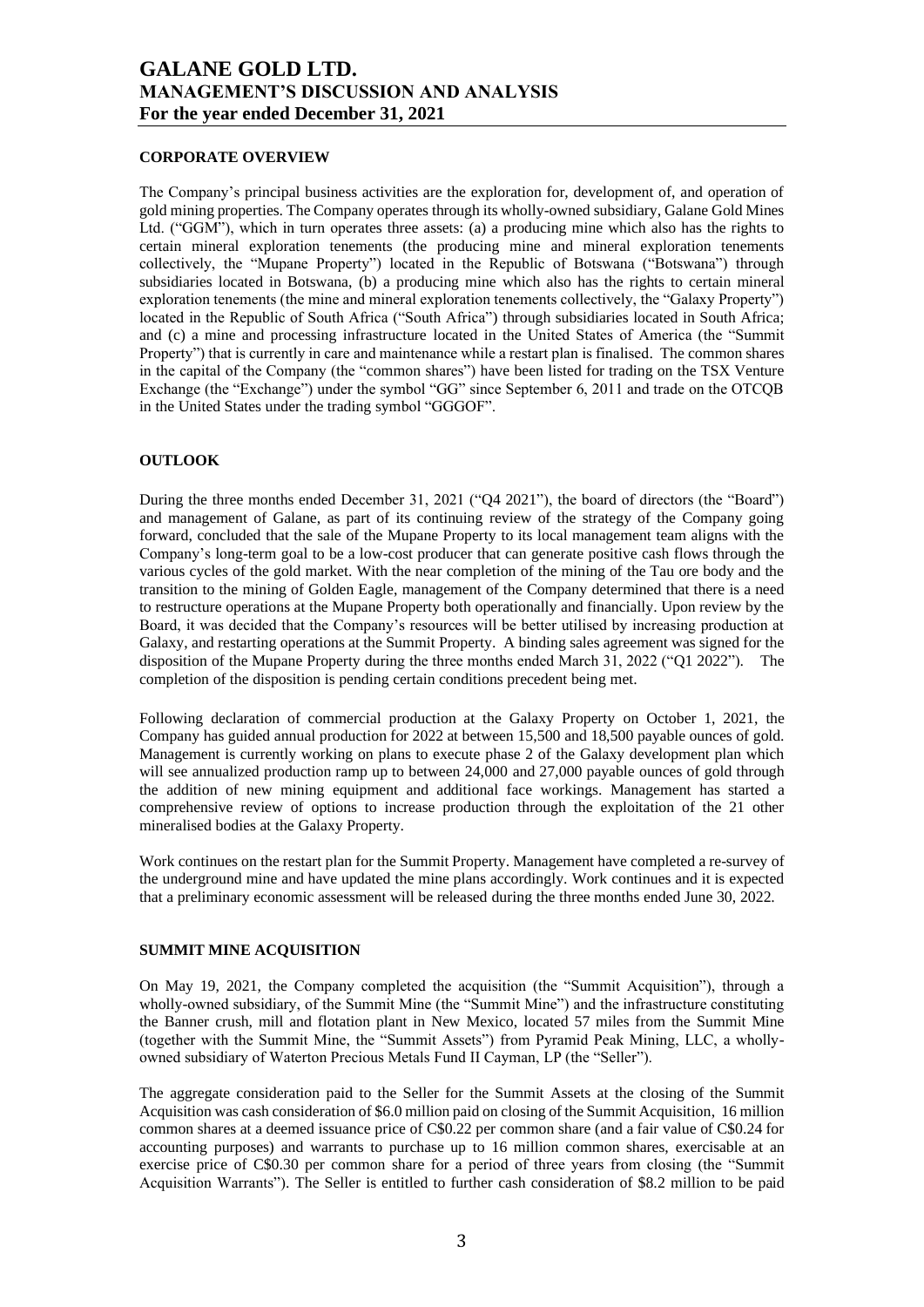upon commencement of production at the Summit Mine.

In connection with the Summit Acquisition, the Company also completed a private placement (the "2021 Private Placement") of 44,028,700 subscription receipts of the Company ("Subscription Receipts") at a price of C\$0.22 per Subscription Receipt for aggregate proceeds of C\$9,686,314. Canaccord Genuity Corp. acted as lead agent in connection with the 2021 Private Placement, on behalf of a syndicate of agents, including Research Capital Corporation (collectively, the "Agents").

On closing of the Summit Acquisition, each Subscription Receipt holder received one common share and one common share purchase warrant of the Company (the "2021 Warrant"). Each 2021 Warrant entitles the holder thereof to purchase one common share at a price of C\$0.30, for a period of three years following the closing of the Summit Acquisition.

In connection with the 2021 Private Placement, the Agents received a cash commission of C\$670,692 and 3,048,602 broker warrants ("2021 Broker Warrants"). Each 2021 Broker Warrant entitles the holder thereof to purchase one common share at a price of C\$0.22, for a period of two years following the closing of the Summit Acquisition.

On May 19, 2021, the Company completed the Summit Acquisition, through a wholly-owned subsidiary, Summit Gold Corporation and the Subscription Receipts converted into the equivalent number of common shares. The Company is currently in the process of completing a detailed plan for the recommencement of mining at the Summit Mine and processing at the Banner crush, mill and floatation plant. In the near term, the Company expects to incur the holding cost of the assets, currently estimated at \$0.1 million per annum, with this cost impacting both the Statement of Earnings and Statement of Cash Flows of the Company.

## **DISCUSSION OF OPERATIONS**

## *For the three months and year ended December 31, 2021*

The following is an analysis of the Company's operating results for the three months ended December 31, 2021 ("Q4 2021") and the year ended December 31, 2021 ("2021").

## *Operating activity:*

Commentary regarding the Company's operating activity during Q4 2021 and 2021 follows:

## *Mining*

## *Mupane*

The following table sets forth certain key mining statistics for the Mupane Property:

| 2021                           |             |         |         |                |         | 2020         |                          |         |                |         |              |
|--------------------------------|-------------|---------|---------|----------------|---------|--------------|--------------------------|---------|----------------|---------|--------------|
|                                |             | Q4      | Q3      | Q <sub>2</sub> | Q1      | <b>Total</b> | Q4                       | Q3      | Q <sub>2</sub> | Q1      | <b>Total</b> |
|                                | Ore (t)     | 37,928  | 38,234  | 42,672         | 48,207  | 167.041      | 64,309                   | 70,837  | 59,532         | 67,368  | 262,046      |
| Mupane (Tau)                   | Grade (g/t) | 1.89    | 1.95    | 1.79           | 1.89    | 1.88         | 2.05                     | 2.31    | 2.58           | 2.64    | 2.39         |
|                                | Waste (t)   | 5.765   | 13.202  | 7.328          | 9.578   | 35.873       | 5,822                    | 10.016  | 6.464          | 16.482  | 38,784       |
|                                | Ore (t)     | 23,793  | 84,704  | 70,511         | 40,043  | 219,051      | 15,365                   | 21,485  | 4,283          | 4,012   | 45,145       |
| Dinokwe                        | Grade (g/t) | 1.06    | 1.29    | 1.56           | 1.78    | 1.44         | 1.79                     | 1.88    | 1.67           | 1.37    | 1.78         |
|                                | Waste (t)   | 100.080 | 271,321 | 158,937        | 251,743 | 782.081      | 230,174                  | 509,357 | 241,524        | 106,870 | 1,087,925    |
|                                | Ore (t)     | 32.488  | 42,222  | 18,589         | 3,652   | 96,951       | 32,182                   | 20,210  |                | ٠       | 52,392       |
| Golden Eagle                   | Grade (g/t) | 1.27    | 1.36    | 1.50           | 1.93    | 1.38         | 2.36                     | 2.64    |                | ٠       | 2.46         |
|                                | Waste (t)   | 115,906 | 250,147 | 130,953        | 10,979  | 507,985      | 8,162                    | 4,852   |                | ٠       | 13,014       |
| Low Grade Stockpiles           | Ore (t)     | 15,215  | 8,553   | 18,791         | 46,174  | 88,733       |                          | ٠       | 12,105         | 1,527   | 13,632       |
|                                | Grade (g/t) | 0.73    | 0.75    | 0.76           | 0.65    | 0.69         | $\overline{\phantom{a}}$ | ٠       | 1.44           | 1.28    | 1.42         |
| Monarch Slimes Dump /          | Ore (t)     | 29,955  | 19,895  | 21,793         | 34,917  | 106,560      | 39,687                   | 85,512  | 83,605         | 69,465  | 278,269      |
| <b>Historic Tailings Dumps</b> | Grade (g/t) | 0.71    | 0.65    | 0.70           | 0.89    | 0.76         | 0.66                     | 0.73    | 0.78           | 1.26    | 0.87         |

The Company continued to mine from the Tau deposit at the Mupane Property during Q4 2021, and continued cut mining operations at Dinokwe and at Golden Eagle's Kite pit, and underground operations at Golden Eagle.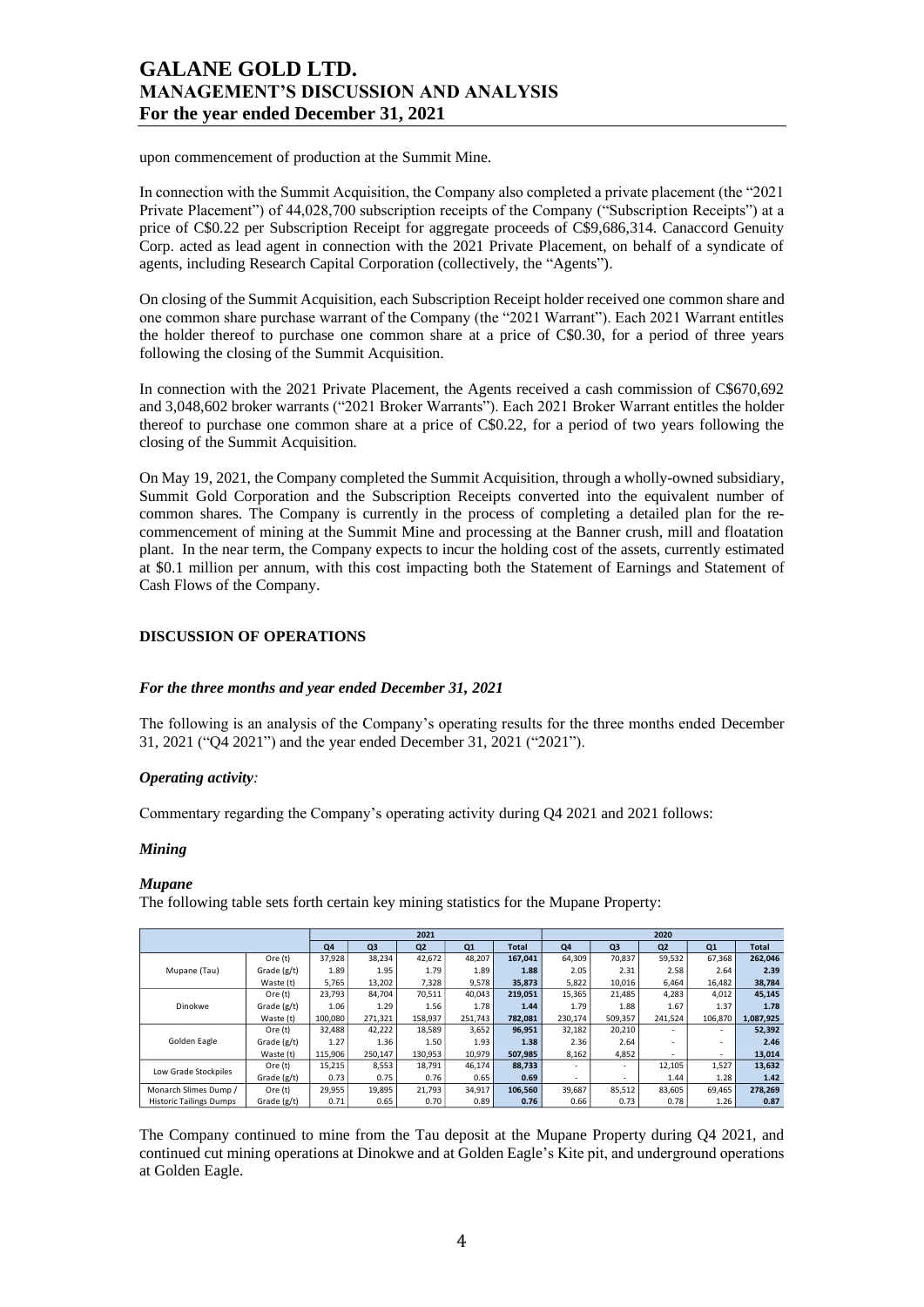- Tau In Q4 2021, the Company continued mining in the main reef of the ore body with 37,928 tonnes at 1.89 g/t being mined (three months ended December 31, 2020 ("Q4 2020') – 64,309 tonnes at 2.05 g/t). The tonnes and grade for Q4 2021 were lower than Q4 2020 with mining activity reduced during Q4 2021 impacted by increasing mine depth. For 2021, 167,041 tonnes at 1.88 g/t were mined compared to 262,046 tonnes at 2.39 g/t for the year ended December 31, 2020 ("2020"). The mined tonnes for 2021, were impacted by the COVID-19 restrictions and increasing mine depth, while the grade decreased as a result of a change in the mining location within the ore body.
- Dinokwe The Company continued mining the small scale open pit mine at Dinokwe, approximately 7 kilometres from the Mupane processing plant. For Q4 2021, mining was focused on stripping operations with 100,080 tonnes of waste mined, and 23,793 tonnes of ore at a grade of 1.06 g/t compared to 230,174 tonnes of waste mined, and 15,365 tonnes of ore at a grade of 1.79 g/t during Q4 2020. For 2021, a total of  $782,081$  tonnes of waste have been mined, along with 219,051 tonnes of ore at an average grade of 1.44 g/t compared to 1,087,925 tonnes of waste and 45,145 tonnes of ore at an average grade of 1.78 g/t in 2020.
- Golden Eagle During Q4 2021, the Company continued underground mining operations as well as Kite open pit operations at its Golden Eagle property located approximately 26 kilometres from the Mupane Property. Historically an open pit operation, the Company has continued development on an underground portal, and open pit mining during Q4 2021. During Q4 2021, the Company mined 32,488 tonnes at an average grade of 1.27  $g/t$  from the Kite open pit compared to 32,182 tonnes at an average grade of 2.36 g/t during Q42020. For 2021, a total of 96,951 tonnes of ore have been mined at an average grade of 1.38 g/t compared to 52,392 tonnes at an average grade of 2.46 g/t in 2020.
- Monarch and New Zealand In Q4 2021, the Company transported 29,955 tonnes at an average grade of 0.71 g/t from New Zealand, (Q4 2020 - 39,687 tonnes at 0.66 g/t from Monarch) with the hauling of New Zealand sands for Q4 2021 lower than the Monarch sands for Q4 2020 due to the New Zealand dump being smaller than Monarch. For 2021, the Company transported 106,560 tonnes at an average grade of 0.76 g/t compared to 278,269 tonnes at an average grade of 0.87 g/t, with the 2021 tonnages lower due to operations scaling down due to depletion of material availability.

In addition, the Company processed ore from its mined low-grade stockpiles, which are located next to the Golden Eagle mine and approximately 26 kilometres from the Mupane Property and Dinokwe. In Q4 2021, the Company processed 15,215 tonnes at an average grade of 0.73 g/t of low-grade ore stockpiles  $(Q4 2020 - \text{nil})$  and for 2021, it processed 88,733 tonnes at an average grade of 0.69 g/t (2020 – 13,632) tonnes at 1.42 g/t). The increase in tonnes processed from low grade stockpiles is primarily due to the processing of the new sub-grade material from Dinokwe's areas 3 and 5.

## *Galaxy*

The following table sets forth certain key mining statistics for the Galaxy Property that entered commercial production on October 1, 2021. No comparatives are presented given Q4 2021 was the first quarter of commercial production.

| <b>Ore Source</b> |               | Q4 2021 |
|-------------------|---------------|---------|
|                   | Ore (t)       | 10,102  |
| Princeton UG      | Grade (g/t)   | 4.98    |
|                   | Waste (t)     | 2,851   |
|                   | Ore (t)       | 8,212   |
| Galaxy UG         | Grade $(g/t)$ | 2.69    |
|                   | Waste (t)     | 4,973   |
| <b>Total UG</b>   | Ore (t)       | 18,314  |
|                   | Grade (g/t)   | 3.95    |
|                   | Waste (t)     | 7,824   |
| <b>Tailings</b>   | Ore (t)       | 3,630   |
|                   | Grade (g/t)   | 0.73    |

The Company continued to mine from the Princeton deposit during Q4 2021. Having delineated the Galaxy deposits footprint on 22 level during Q3 2021, the Company was able to commence stoping in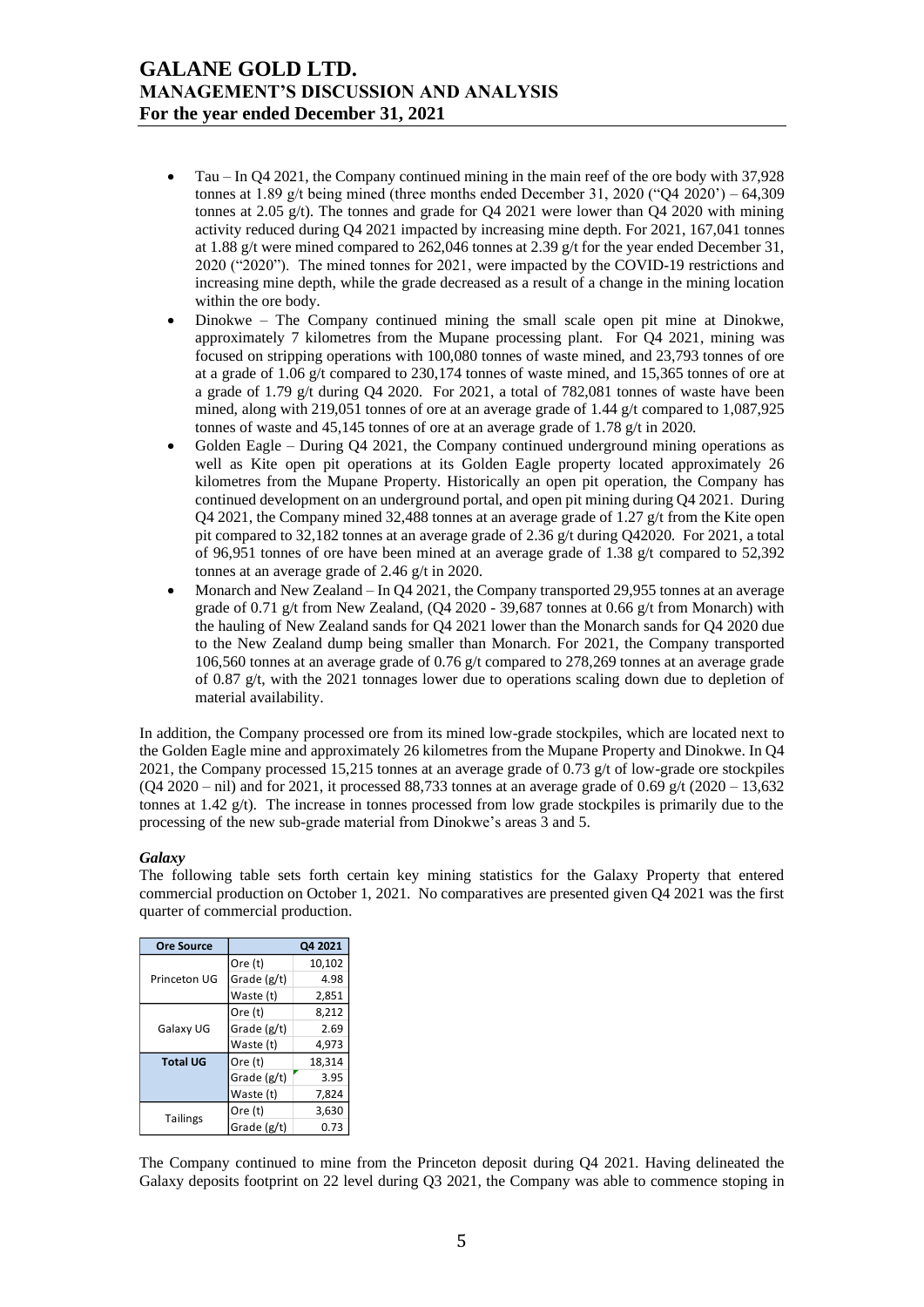the Galaxy deposit during Q4 2021. Further, the Company re-established the reclamation operation for the remaining OMS slimes dump during Q4 2021.

- Princeton In Q4 2021, the Company continued mining in the PS5 and PS19 ore bodies with 10,102 tonnes at 4.98 g/t being mined.
- Galaxy In Q4 2021, the Company established the Galaxy stopes with 8,212 tonnes at 2.69 g/t being mined.
- OMS In Q4 2021, the Company re-established the reclamation operation with 3,630 tonnes at 0.73 g/t being mined.

## *Processing*

#### *Mupane*

The following table sets forth certain key processing statistics at the Mupane Property:

|                 |           |                   |                | 2021    |              |         | 2020    |                |                |              |         |  |
|-----------------|-----------|-------------------|----------------|---------|--------------|---------|---------|----------------|----------------|--------------|---------|--|
|                 | Q4        | Q <sub>3</sub>    | Q <sub>2</sub> | Q1      | <b>Total</b> | Q4      | Q3      | Q <sub>2</sub> | Q <sub>1</sub> | <b>Total</b> |         |  |
| Ore milled      |           | 148.476           | 196.365        | 166.161 | 170.780      | 681.782 | 166.087 | 194.906        | 157.644        | 144.853      | 663.490 |  |
| Head grade      | g/t       | 1.09 <sup>1</sup> | 1.26           | 1.45    | 1.31         | 1.27    | 1.77    | 1.63           | 1.52           | 2.08         | 1.74    |  |
| Recovery        | %         | 69.9%             | 71.3%          | 77.4%   | 77.6%        | 75.4%   | 75.4%   | 75.6%          | 74.0%          | 70.4%        | 73.8%   |  |
| Gold production | <b>OZ</b> | 3,626             | 5,691          | 5.990   | 5.600        | 20.906  | 7,122   | 7.738          | 5.691          | 6,818        | 27,369  |  |

Gold production at Mupane in Q4 2021 was 3,626 ounces compared to 7,122 ounces in Q4 2020. The ore milled for Q4 2021 was 148kt (Q4 2020 – 166kt). The grade in Q4 2021 of 1.09 g/t was below the grade for Q4 2020 of 1.77 g/t due to the feedstock moving from Tau to Golden Eagle underground and Dinokwe open pit mining operations. The recovery for Q4 2021 of 69.9% was below the recovery for Q4 2020 of 75.4% due to the lower head grade and less favourable mineralogy within the ore processed for Q4 2021.

Gold production for 2021 was 20,906 ounces compared to 27,369 ounces for 2020. The ore milled for 2021 of 682kt (2020 – 663kt) was higher predominantly due to the relaxing of the COVID-19 related operating restrictions that impacted operations in O1 and O2 2020. The grade for 2021 of 1.27 g/t was below the grade for 2020 of 1.74 g/t and was reflective of the feedstock available. The recovery for 2021 of 75.4% was marginally above the recovery for 2020 of 73.8%.

## *Galaxy*

The following table sets forth certain key processing statistics at the Galaxy Property since commercial production commenced on October 1, 2021. No comparatives are presented given Q4 2021 was the first quarter of commercial production.

|                             | Q4 2021       |        |
|-----------------------------|---------------|--------|
| <b>PROCESSING</b>           | <b>Actual</b> |        |
| <b>Ore Milled</b>           | (dry t)       | 27,933 |
| <b>Ore Grade</b>            | (g/t)         | 3.66   |
| <b>Concentrate Produced</b> | (t)           | 2,662  |
| <b>Concentrate Grade</b>    | (g/t)         | 32.76  |
| Concentrate                 | (oz           | 2.440  |

In Q4 2021, the Company processed ore from Princeton, Galaxy and the OMS, with 31,563 tonnes at 3.66 g/t being processed at an overall recovery of 90%.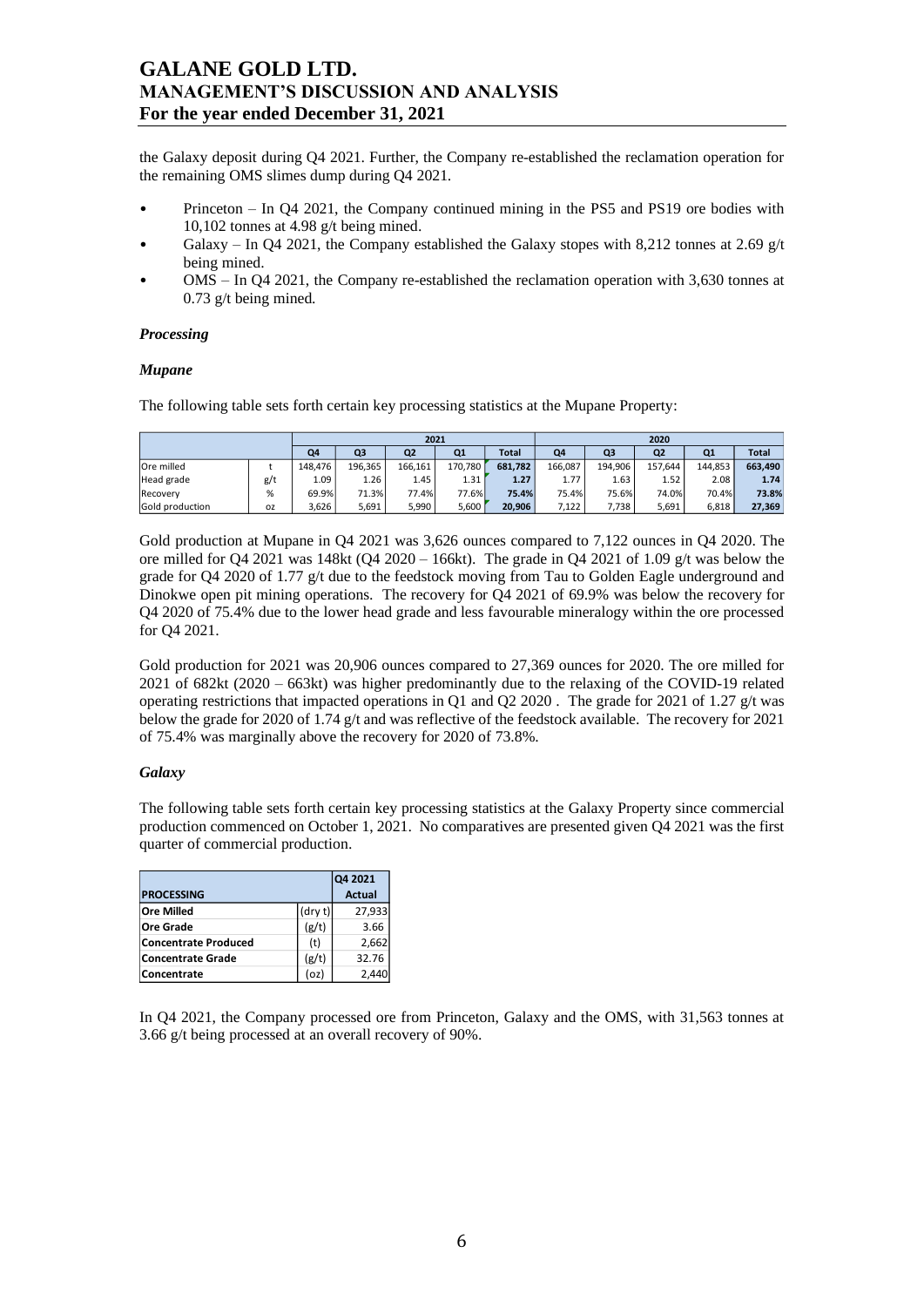#### *Revenue and earnings from mining operations*

#### *Continuing operations - Galaxy*

The table below outlines the revenue and earnings from mining operations for the Galaxy property after commercial production commenced effective October 1, 2021, on a total dollar basis, and on a per ounce of gold sold basis:

| Galaxy                                                           |    | O <sub>4</sub> 2021 |
|------------------------------------------------------------------|----|---------------------|
| Revenue (000)                                                    | \$ | 2,939               |
| Gold sold (oz. payable)                                          |    | 1,620               |
| Earnings (loss) from mining<br>operations (000)                  | S  | (430)               |
| Operating cash cost<br>excluding royalties $(\frac{6}{2})^{(1)}$ | \$ | 1,677               |

(1) Operating cash cost excluding royalties per ounce is a non-GAAP measure. See "Supplemental Information to Management's Discussion and Analysis".

In Q4 2021, the Company generated \$2.9 million in revenue from continuing operations from the sale of 2,160 ounces of contained gold (1,620 oz payable content of 75%) at an average price of \$1,814 per ounce on a payable ounce basis resulting in a loss from mining operations of \$0.4 million. Q4 2021 was the first quarter of commercial production so there is no comparative data from prior quarters.

#### *Discontined operations – Mupane*

The table below outlines the revenue and earnings from mining operations for the Mupane Property on a total dollar basis, and on a per ounce of gold produced basis:

| Mupane                                                                        | O <sub>4</sub> 2021 | O <sub>3</sub> 2021 | O <sub>2</sub> 2021 |               | Q1 2021 | 2021         |
|-------------------------------------------------------------------------------|---------------------|---------------------|---------------------|---------------|---------|--------------|
| Revenue (000)                                                                 | \$<br>5,390         | \$<br>11,155        | \$<br>10,455        | <sup>\$</sup> | 10,070  | \$<br>37,070 |
| Gold sold (oz.)                                                               | 3,018               | 6,212               | 5,851               |               | 5,685   | 20,766       |
| Earnings (loss) from<br>mining operations<br>(000)                            | \$<br>(2,211)       | \$<br>465           | \$<br>1,484         | \$            | 891     | \$<br>629    |
| Operating cash cost<br>excluding royalties<br>$(\frac{\mathcal{S}}{2})^{(1)}$ | \$<br>1,975         | \$<br>1,578         | \$<br>1,351         | \$            | 1,391   | \$<br>1,532  |

| Mupane                                                              | Q4 2020      | Q3 2020      | Q <sub>2</sub> 20 <sub>20</sub> |               | Q1 2020 | 2020         |
|---------------------------------------------------------------------|--------------|--------------|---------------------------------|---------------|---------|--------------|
| Revenue (000)                                                       | \$<br>14,293 | \$<br>14,927 | \$<br>10,375                    | \$            | 9,474   | \$<br>49,069 |
| Gold sold (oz.)                                                     | 7,664        | 7,974        | 6,046                           |               | 6,105   | 27,789       |
| Earnings from<br>mining operations<br>(000)                         | \$<br>4,798  | \$<br>3,537  | \$<br>1,980                     | $\mathcal{S}$ | 871     | \$<br>11,186 |
| Operating cash cost<br>excluding royalties<br>$(\frac{\csc(1)}{2})$ | \$<br>1,092  | \$<br>1,082  | \$<br>1,065                     | \$            | 1,037   | \$<br>1,070  |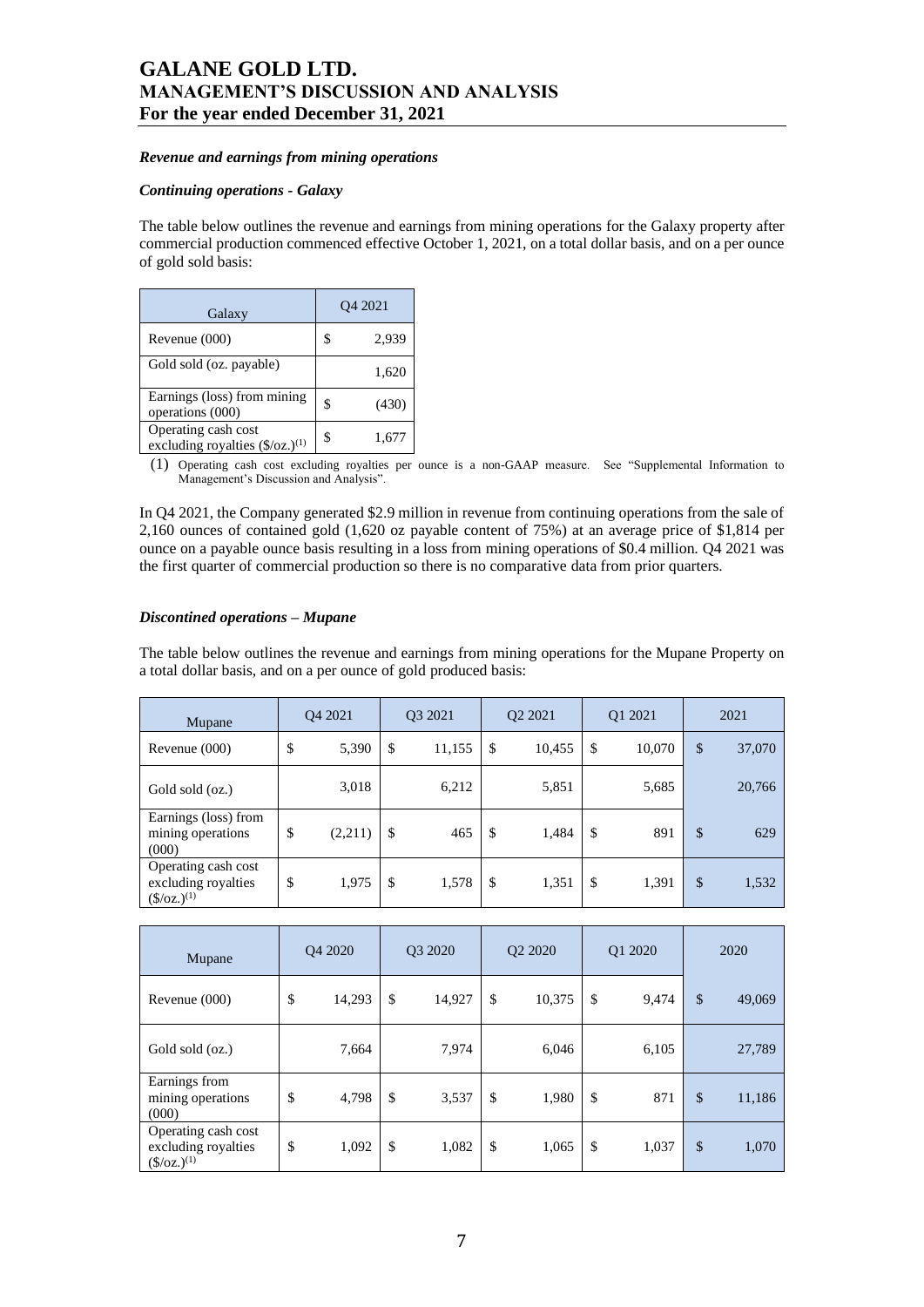In Q4 2021, the Mupane Property generated \$5.4 million in revenue from the sale of 3,018 ounces of gold at an average price of \$1,786 per ounce resulting in a loss from mining operations of \$2.2 million. This compares to \$14.3 million in revenue from the sale of 7,664 ounces of gold plus incidental silver at an average combined price of \$1,865 per ounce and earnings from mining operations of \$4.8 million in Q4 2020.

The reason for the change in earnings from mining operations from Q4 2021 to Q4 2020 is a result of several factors:

- Gold sales for Q4 2021 were 4,646 ounces less than in Q4 2020. The impact of the decreased ounces sold was compounded by a decrease in the average gold price achieved of \$79 per ounce, resulting in an overall revenue decrease of \$8.9 million compared to Q4 2020.
- Mining costs in Q4 2021 were \$2.9 million compared to \$3.6 million in Q4 2020 for discontinuing operations, with the decrease being due to lower tonnes being mined.
- Processing costs in Q4 2021 were \$2.9 million compared with \$3.7 million in Q4 2020 with the decrease being attributable to cost saving initiatives.
- General and administration costs in Q4 2021 were \$0.9 million compared to \$1.1 million in Q4 2020.
- Depreciation and amortization expense was \$0.8 million in Q4 2021 compared to \$1.0 million in Q4 2020.

As a result of the above factors the operating cash cost per ounce excluding royalties in Q4 2021 was \$1,975 compared to \$1,092 per ounce in Q4 2020.

An impairment loss of \$5.7 million was recorded against the Mupane Property which represents the excess of the Mupane Property's net asset carrying value above the fair value of the disposal consideration.

For 2021, Mupane generated \$37.1 million in revenue from the sale of 20,766 ounces of gold plus incidental silver at an average combined price of \$1,785 per ounce, generating a loss from mining operations of \$0.6 million. This compares to \$49.1 million in revenue from the sale of 27,789 ounces of gold plus incidental silver at an average combined price of \$1,766 per ounce generating earnings from mining operations of \$11.2 million for 2020.

The reason for the change in earnings from mining operations for 2021 to 2020 is a result of several factors:

- Gold sales for 2021 were 7,023 ounces less than 2020 resulting in an overall revenue decrease of \$12.0 million compared to 2020. The average realized gold price was \$19 per ounce higher in 2021 than 2020.
- Mining costs for 2021 were \$13.9 million compared to \$13.1 million for 2020. The increase in mining costs is due to a decrease in tonnes from low cost ore sources, being low-grade stockpile and slimes reclamation, with 195kt for 2021 compared to 292kt for 2020 from low-grade stockpiles and slimes.
- Processing costs for 2021 were \$16.2 million compared to \$15.7 million for 2020. The tonnes milled increased from 663,490 tonnes for 2020 to 681,782 tonnes for 2021 with costs also increasing more than proportionately due to the reduction in feed tonnes from slimes/tailings which are associated with lower reagent and grinding media consumption.
- General and administration costs for 2021 were \$3.4 million, largely consistent with 2020 spend of \$3.6 million.
- Depreciation and amortization expense was \$2.9 million for 2021 compared to \$5.5 million for 2020, with the reduction due to lower rates of depletion.

As a result of the above factors the operating cash cost per ounce excluding royalties for 2021 was \$1,532 compared to \$1,070 per ounce for 2020.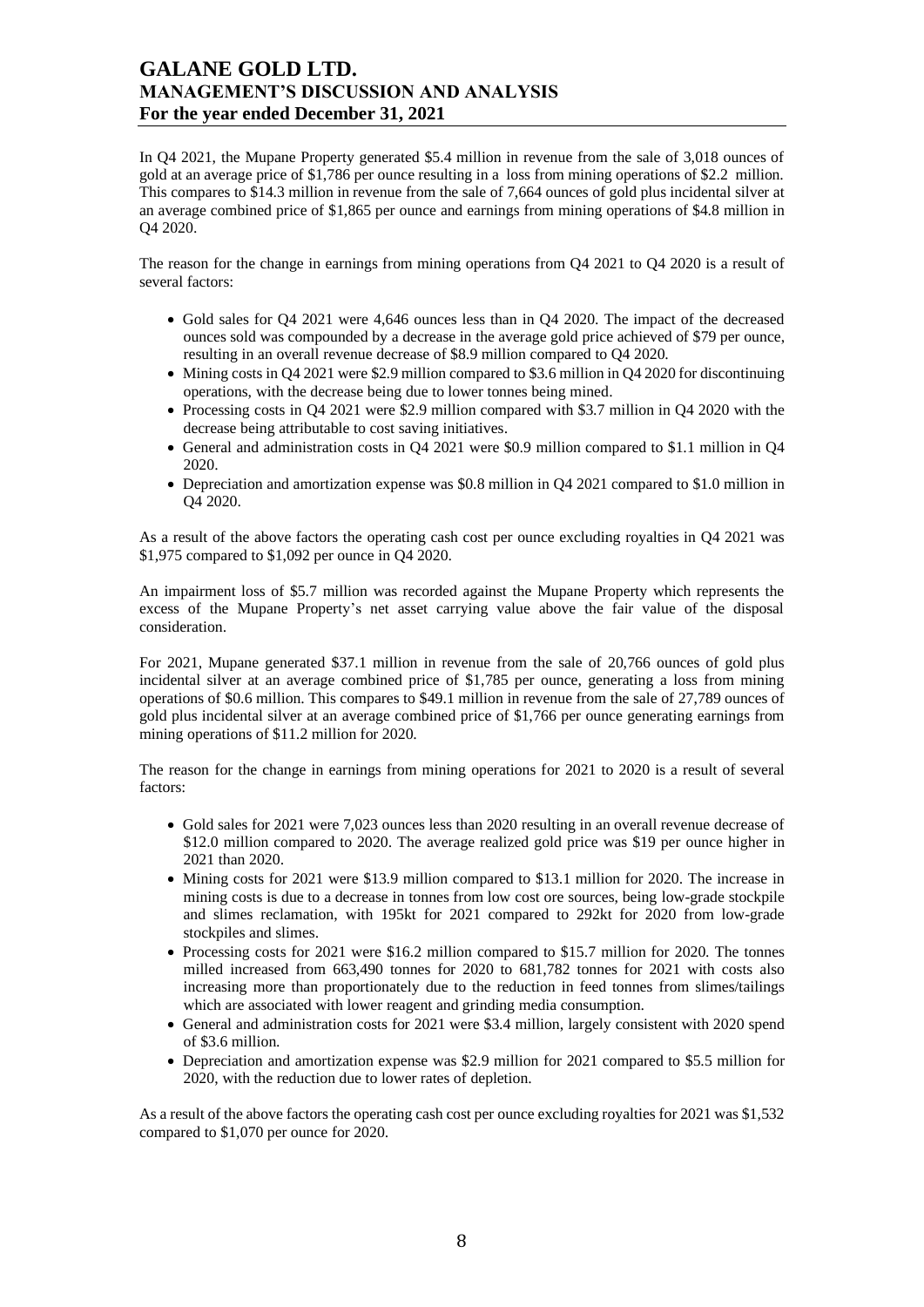## *Results*

The Company's earnings (loss) comprised of:

|                                                             | Q4 2021           | 2021              | Q4 2020         | 2020                       |
|-------------------------------------------------------------|-------------------|-------------------|-----------------|----------------------------|
| from mining<br>Earnings (loss)                              | (429, 664)        | (429, 664)        |                 |                            |
| operations                                                  |                   |                   |                 |                            |
| Corporate general and                                       |                   |                   |                 |                            |
| administrative costs                                        | (29, 230)         | (1,944,653)       | (353,003)       | (1,848,726)                |
| Stock-based compensation                                    | (5,967)           | (40, 362)         | (47,505)        | (222, 134)                 |
| Foreign exchange gain (loss)                                | 66,227            | 498,211           | 148,051         | 914,230                    |
| Interest on long term debt                                  | (61, 868)         | (245, 457)        | (51,060)        | (185,763)                  |
| Other financing costs                                       | (139,800)         | 3,555,885         | 47,437          | (4,082,034)                |
| Galaxy on-going costs                                       |                   | (1,194,519)       | (406,791)       | (1,146,275)                |
| Expected credit loss – other                                |                   |                   |                 |                            |
| receivables                                                 |                   |                   | (83, 286)       | (83, 286)                  |
| Other income (expenses)                                     | 571,598           | 495,849           | (24, 912)       | (109, 548)                 |
| Impairment (discontinuing)                                  |                   |                   |                 |                            |
| operations)                                                 | (5,707,850)       | (5,707,850)       |                 |                            |
| Discontinuing operations                                    | (1,527,016)       | 1,059,349         | 4,748,011       | 11, 197, 564               |
|                                                             |                   |                   |                 |                            |
| Net.<br>earnings<br>the<br>$(\text{loss})$<br>for<br>period | \$<br>(7,263,570) | (3,953,211)<br>\$ | \$<br>3,976,942 | $\mathcal{S}$<br>4,434,028 |

Other financing income was \$3.6 million for 2021 compared to a loss of \$4.0 million in 2020 primarily due to the revaluation of the warrants denominated in foreign currency.

Other income of \$0.5 million for 2021 was impacted by a \$0.6 million write off of previously accrued value-added tax.

Corporate general and administration costs are comprised of the following:

|                             |   | O <sub>4</sub> 2021 |   | 2021      |               | Q4 2020  |    | 2020      |
|-----------------------------|---|---------------------|---|-----------|---------------|----------|----|-----------|
| Professional fees           | ◡ | (49, 589)           | S | 595,344   | <sup>\$</sup> | 189,371  | S  | 724,243   |
| Management fees to officers |   |                     |   |           |               |          |    |           |
|                             |   | (42, 830)           |   | 661,068   |               | (10,628) |    | 415,558   |
| Investor relations          |   | 2,067               |   | 172,409   |               | 64,223   |    | 199,967   |
| Corporate general and       |   |                     |   |           |               |          |    |           |
| administration              |   | 119,582             |   | 515,832   |               | 110,037  |    | 508,958   |
|                             |   | 29,230              |   | 1,944,653 |               | 353,003  | \$ | 1,848,726 |

The negative costs for professional fees and management fees to officers in Q4 2021 are due to reversals of over accruals during the year, specifically with respect to the bonus provision.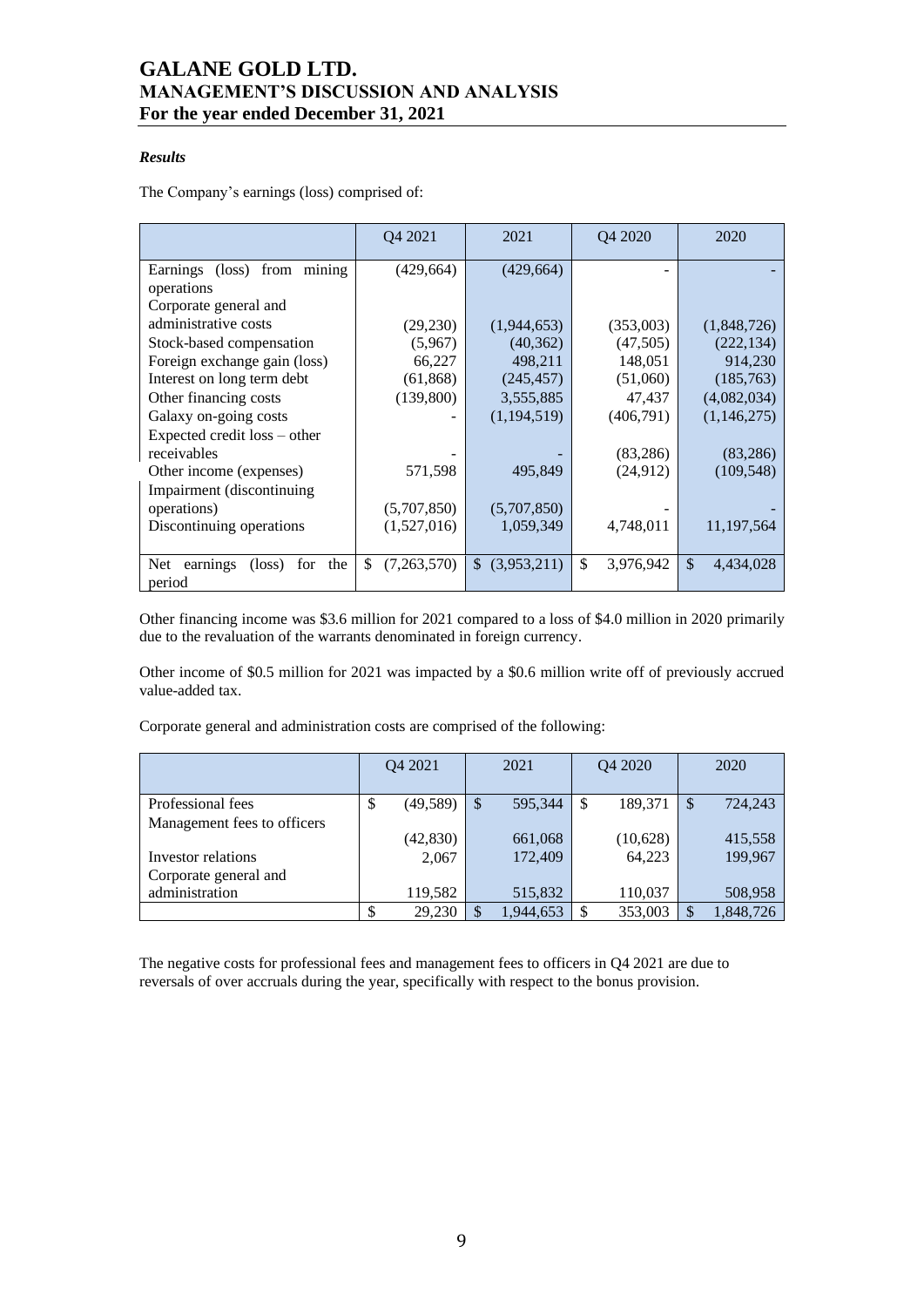## **SUMMARY OF FINANCIAL POSITION**

| Selected Consolidated Statement of Financial Position Data: |  |
|-------------------------------------------------------------|--|
|                                                             |  |

|                            | December 31.<br>2021 | September 30,<br>2021 | June 30,<br>2021 | March 31,<br>2021 |
|----------------------------|----------------------|-----------------------|------------------|-------------------|
|                            | \$                   | \$                    | \$               |                   |
| Total current assets       | 20,128,111           | 10,002,431            | 10,033,315       | 9,408,535         |
| Total current liabilities  | 23,120,657           | 23,037,895            | 23,127,606       | 24,035,650        |
| Working capital            | (2,992,546)          | (13,035,464)          | (13,094,291)     | (14, 627, 115)    |
| Non-current assets         | 38,657,539           | 56,312,631            | 56,276,476       | 44,285,857        |
| Non-current liabilities    | 3,974,121            | 6,978,125             | 10,733,544       | 6,200,674         |
| Total shareholders' equity | 31,690,872           | 36,299,042            | 32,448,641       | 23,458,068        |

|                            | December 31.<br>2020<br>\$ | September 30,<br>2020<br>S | June $30$ .<br>2020<br>\$ | March 31,<br>2020 |
|----------------------------|----------------------------|----------------------------|---------------------------|-------------------|
| Total current assets       | 11,560,086                 | 12,296,919                 | 10,107,858                | 7,766,249         |
| Total current liabilities  | 23.996.806                 | 21.404.293                 | 23.274.143                | 21,098,020        |
| Working capital            | (12, 436, 720)             | (9,107,374)                | (13, 166, 285)            | (13, 331, 771)    |
| Mining assets              | 42.586.905                 | 39,535,357                 | 38,355,067                | 38,867,449        |
| Non-current liabilities    | 6,335,755                  | 10.638,000                 | 10.864.398                | 10,898,590        |
| Total shareholders' equity | 23,814,430                 | 19,789,983                 | 14,324,384                | 14,637,088        |

As at the end of Q4 2021, there was a working capital deficiency of \$3.0 million, a reduction of \$10.0 million from the end of Q3 2021. The reduction in working capital deficiency was mainly due to a reclass of property, plant and equipment assets totaling \$12.5 million to current assets held for sale, and a reduction in current liabilities of \$0.9 million partly offset by a reclassification of non-current liabilities of \$2.6 million to current liabilities held for sale.

As at the end of Q4 2021, non-current liabilities reduced by \$3.0 million from Q3 2021 predominantly due to the reclassification of the Mupane asset retirement obligation.

Total shareholders' equity in Q4 2021 reduced by \$4.6 million predominantly due to the impairment of \$5.7 million recognized on the assets held for sale.

As at the end of 2021, there was a working capital deficiency of \$3.0 million, a decrease of \$9.4 million from the year ended December 31, 2020. The reduction in working capital deficiency was mainly due to a reclass of property, plant and equipment assets totaling \$12.5 million to current assets held for sale.

For 2021, non-current liabilities decreased by \$2.4 million, with a decrease of \$2.6 million associated with the reclass of the Mupane ARO to liabilities held for sale offset by an increase in the Galaxy ARO by \$0.3 million.

Total shareholders' equity for 2021 increased by \$7.9 million primarily due to increased share capital of \$11.9 million following the 2021 Private Placement and debenture conversion offset by the losses for the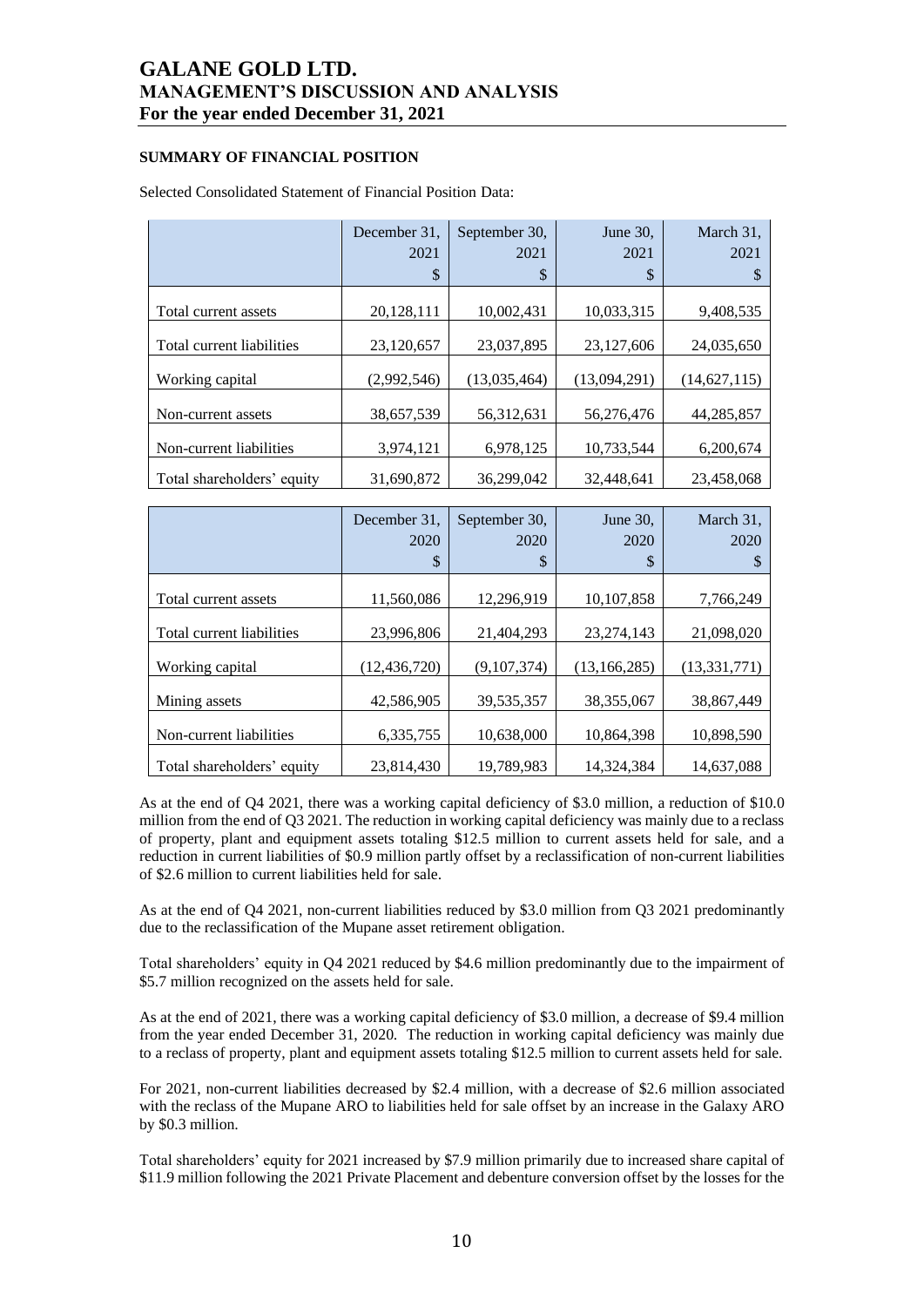year totaling \$4.0 million.

#### **LIQUIDITY, CAPITAL RESOURCES AND GOING CONCERN**

The Company defines capital as consisting of shareholders' equity, being made up of issued capital stock, contributed surplus and deficit and long-term debt. The Company's objectives when managing capital are primarily to support the creation of shareholder value, but also to ensure that the Company is able to meet its financial obligations as they become due. The Company has not declared or paid any dividends on its common shares.

In order to fund the business activities intended in its current business plan, management expects that the Company's Galaxy mining operations, now that it is in commercial production, will begin to provide positive cash flow from its operations that is sufficient to support its corporate expenses and Galaxy capital expenditure requirements, subject to the Going Concern commentary below related to the current uncertain impact of COVID-19 on the operating environment. As described above under "Summary of Financial Position", at December 31, 2021, the Company had a working capital deficiency of \$3.0 million and generated cash flows from operations of \$4.6 million for the year ended December 31, 2021.

The Company's officers and senior management take full responsibility for managing the Company's capital and do so through monthly meetings and regular review of financial information. The Company's Board of Directors is responsible for overseeing this process.

#### *Going Concern*

The Financial Statements were prepared using international financial reporting standards that are applicable to a going concern.

As at December 31, 2021, the Company had a working capital deficiency (current assets less current liabilities) of \$3.0 million compared to a deficiency of \$12.4 million at December 31, 2020. This increase is largely driven by the reclassification of property, plant and equipment held for sale to current assets as required by IFRS 5.

The working capital deficiency includes deferred royalties of \$5.1 million classified as a current liability held for sale. During 2020, the Company entered into discussions with the Government of Botswana to reschedule the repayment of the outstanding balance, however, the discussions were put on hold while the government dealt with the COVID-19 pandemic, and these discussions have not yet concluded.

Losses from continuing mining operations were \$0.4 million (earnings from discontinuing mining operations were \$0.6 million) for the year ended December 31, 2021. Cashflow from continuing operating activities was negative \$1.3 million (cashflow from discontinuing operating activities of \$5.9 million) for the year ended December 31, 2021. The Company has no material commitments for capital expenditures at the Mupane or Galaxy mine as of December 31, 2021.

The current commodity price and exchange rate environment can be volatile, which may have an impact on the Company's cash flows. Despite the higher gold price currently being realized, the Company continues to review its near-term operating plans and to take steps to reduce costs and maximize cash flow generated from operations.

The Company's financial position, as well as the uncertainties around any future impact of a worsening of the COVID-19 pandemic result in material uncertainties that give rise to significant doubt as to the ability of the Company to continue as a going concern. Because of these uncertainties, there can be no assurance that the measures that management is taking to mitigate the Company's liquidity position will be successful.

The Financial Statements do not reflect adjustments to the carrying values of the assets and liabilities, the reported revenues and expenses, and the balance sheet classifications used, that would be necessary if the Company were unable to realize its assets and settle its liabilities as a going concern in the normal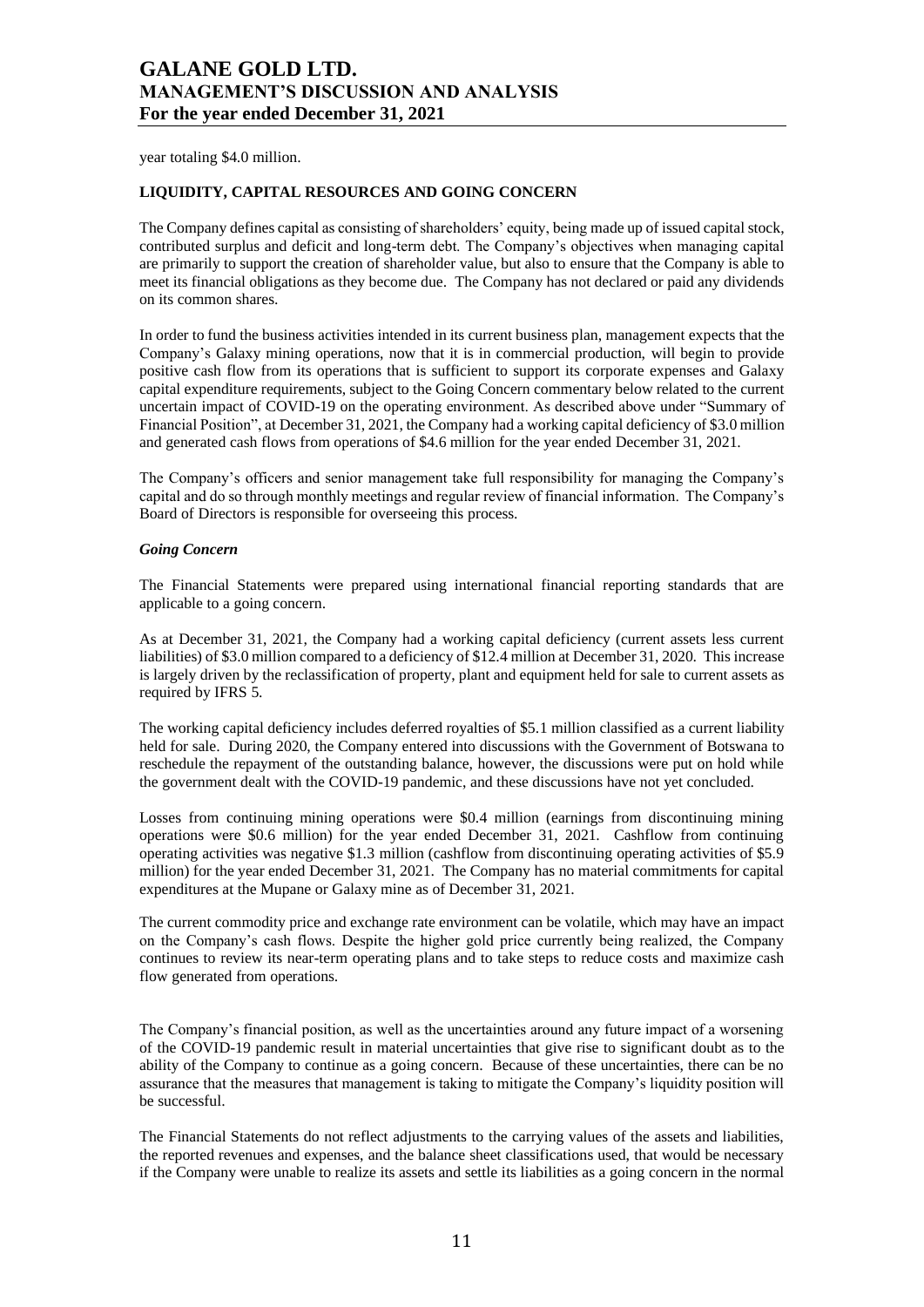course of operations. Such adjustments could be material.

## **SUMMARY OF QUARTERLY RESULTS**

The following table summarizes the Company's selected quarterly information for each of the eight most recently completed quarters:

|                                                      | Three months ended |               |               |                  |  |  |  |  |  |
|------------------------------------------------------|--------------------|---------------|---------------|------------------|--|--|--|--|--|
|                                                      | December 31.       | September 30, | June $30$ ,   | March 31,        |  |  |  |  |  |
|                                                      | 2021               | 2021          | 2021          | 2021             |  |  |  |  |  |
|                                                      | \$                 | \$            | S             | S                |  |  |  |  |  |
| Revenue                                              | 2,938,697          |               |               |                  |  |  |  |  |  |
| Total mining costs                                   | (3,368,361)        |               |               |                  |  |  |  |  |  |
| Non-mining (expenses) earnings                       | 400,960            | 2,881,098     | (1, 151, 455) | (1,259,450)      |  |  |  |  |  |
| Earnings (loss) from<br>discontinuing operations     | (7,234,866)        | 465,200       | 1,484,410     | 890,559          |  |  |  |  |  |
| Earnings (loss)                                      | (7,263,570)        | 3,346,298     | 332,955       | (368, 891)       |  |  |  |  |  |
| Earnings (loss) per share<br><b>Basic</b><br>Diluted | (0.03)<br>(0.03)   | 0.01<br>0.01  | 0.00<br>0.00  | (0.00)<br>(0.00) |  |  |  |  |  |
| Total assets at end of quarter                       | 57,584,600         | 66,315,062    | 66,309,791    | 53,694,392       |  |  |  |  |  |
| Total liabilities at end of quarter                  | 27,094,778         | 30,016,020    | 33,861,150    | 30,236,324       |  |  |  |  |  |
| Total equity at end of quarter                       | 30,489,822         | 36,299,042    | 32,448,641    | 23,458,068       |  |  |  |  |  |

|                                     | Three months ended |               |             |            |  |  |  |  |  |
|-------------------------------------|--------------------|---------------|-------------|------------|--|--|--|--|--|
|                                     | December 31.       | September 30, | June 30,    | March 31,  |  |  |  |  |  |
|                                     | 2020               | 2020          | 2020        | 2020       |  |  |  |  |  |
|                                     | \$                 | \$            | \$          | \$         |  |  |  |  |  |
| Revenue                             |                    |               |             |            |  |  |  |  |  |
| Total mining costs                  |                    |               |             |            |  |  |  |  |  |
| Non-mining (expenses) earnings      | (821, 267)         | (4,348,516)   | (2,370,808) | 788,876    |  |  |  |  |  |
| Earnings (loss) from                |                    |               |             |            |  |  |  |  |  |
| discontinuing operations            | 4,798,209          | 3,536,779     | 1,980,054   | 870,700    |  |  |  |  |  |
| Earnings (loss)                     | 3,976,943          | (811, 737)    | (390, 754)  | 1,659,576  |  |  |  |  |  |
| Earnings (loss)                     | 0.02               | (0.00)        | (0.00)      | 0.01       |  |  |  |  |  |
| Diluted                             | 0.02               | (0.00)        | (0.00)      | 0.01       |  |  |  |  |  |
| Total assets at end of quarter      | 54,146,991         | 51,832,276    | 48,462,925  | 46,633,698 |  |  |  |  |  |
| Total liabilities at end of quarter | 30,332,561         | 32,042,293    | 34,138,541  | 31,996,610 |  |  |  |  |  |
| Total equity at end of quarter      | 23,814,430         | 19,789,983    | 14,324,384  | 14,637,088 |  |  |  |  |  |

#### **Notes:**

(1) Information for all periods is presented in accordance with IFRS applicable to interim financial reporting and in U.S. dollars. (2) Prior period information has been restated to treat the Mupane Property as a discontinued operation.

## **FINANCIAL INSTRUMENTS**

The Company's financial instruments consist of cash, trade and other receivables, accounts payable and accrued liabilities, interest bearing loans and borrowing, and warrants denominated in foreign currencies. The fair value of the Company's trade and other receivables, and accounts payable and accrued liabilities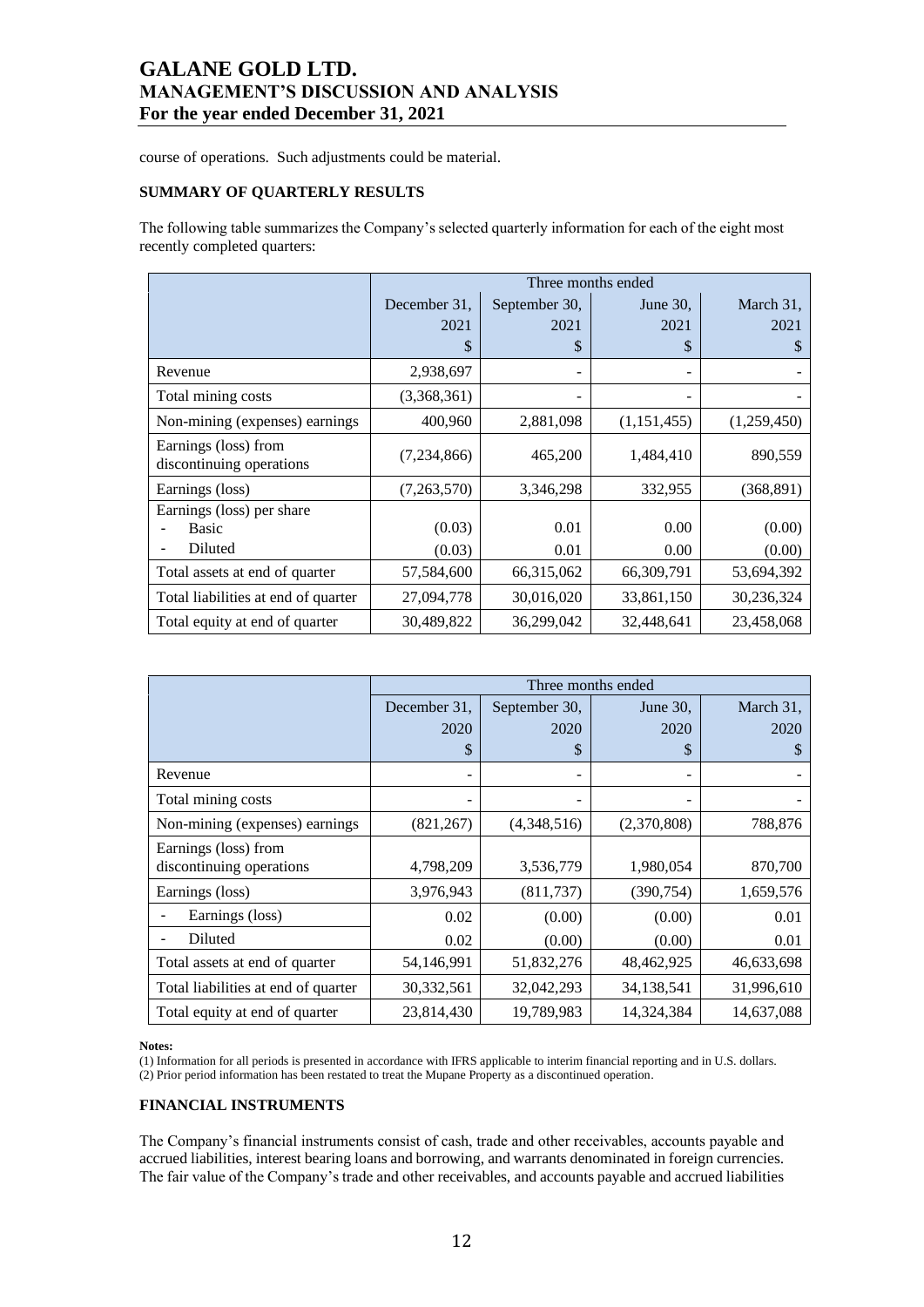approximate their carrying value. The Company's other financial instruments, specifically interest bearing loans and borrowings are recorded at amortized cost using the effective interest rate method.

Credit risk is the risk that one party to a financial instrument will cause a loss for the other party by failing to discharge an obligation. The Company is subject to normal industry credit risks. The credit risk related to the trade receivable is considered minimal as gold and gold concentrate is sold to creditworthy major banks and offtake partners and settled promptly, usually within the following month, and the other receivable balance consists of amounts outstanding on tax credits from governmental authorities, each of which are expected to be paid in the near term at face value. Management believes that the Company's exposure to credit risk is minimal.

Liquidity risk is the risk that an entity will encounter difficulty in meeting obligations associated with financial liabilities. The Company's approach to managing liquidity risk is to try to ensure that it will have sufficient liquidity to meet liabilities when due. As at December 31, 2021, the Company had current assets of \$20.1 million (December 31, 2020 - \$11.6 million) to settle current liabilities of \$23.1 million (December 31, 2020 - \$24.0 million). See "Liquidity and Capital Resources" section for further commentary on the Company's liquidity risks.

Interest risk is the risk that the fair value of future cash flows will fluctuate as a result of changes in market risk.

Currency risk is the risk that the fair value or future cash flows of a financial instrument will fluctuate because of changes in foreign exchange rates. The Company's operations are in Botswana, South Africa and Canada and its presentation currency is U.S. dollars. The international nature of the Company's operations results in foreign exchange risk as transactions are denominated in foreign currencies, including the Botswana Pula, the South African Rand and Canadian Dollars. The operating results and the financial position of the Company are reported in U.S. dollars. The fluctuations of the operating currencies in relation to the U.S. dollar will, consequently, have an impact upon the reported results of the Company and may also affect the value of the Company's assets and liabilities. The Company monitors the volatility of foreign exchange rates and will hedge its currency risk if it determines that the need arises.

Market risk is the risk that the fair values of financial instruments or that the Company's future cash flows will fluctuate because of changes in market commodity rates. The Company's efforts are currently focused on the production of gold. As such, the Company's future cash flows and valuation of its mineral assets will be exposed to market risk on the price fluctuations of gold as a commodity.

## **ISSUED AND OUTSTANDING SHARE CAPITAL**

The Company's authorized capital consists of an unlimited number of common shares, of which 356,366,541 common shares are issued and outstanding as of the date of this MD&A.

The Company adopted a stock option plan (the "Option Plan"). Under the terms of the Option Plan, officers, directors, employees and consultants are eligible to receive grants of stock options to purchase common shares for a period of up to ten years from the date of grant, provided that the number of common shares reserved for issuance may not exceed 10% of the total issued and outstanding common shares at the date of the grant. As of the date of this MD&A, subject to the terms of the Option Plan, options to purchase up to 5,500,000 common shares are outstanding and options to purchase up to 30,136,654 common shares are available for grant.

The Company adopted a share purchase plan ("SPP") on June 12, 2012. Under the terms of the SPP, each participating officer, director, or employee that has been employed with the Company or its subsidiaries for at least six months is entitled to receive the matching number of common shares acquired pursuant to the SPP at no cost to such officer, director or employee. Subject to certain conditions, such deferred matching shares will be issued to the participating officers, directors or employees over a three-year period following the date of the purchase of the qualifying shares. As of the date of this MD&A, no deferred matching shares are owed to the participating officers, directors and employees of the Company.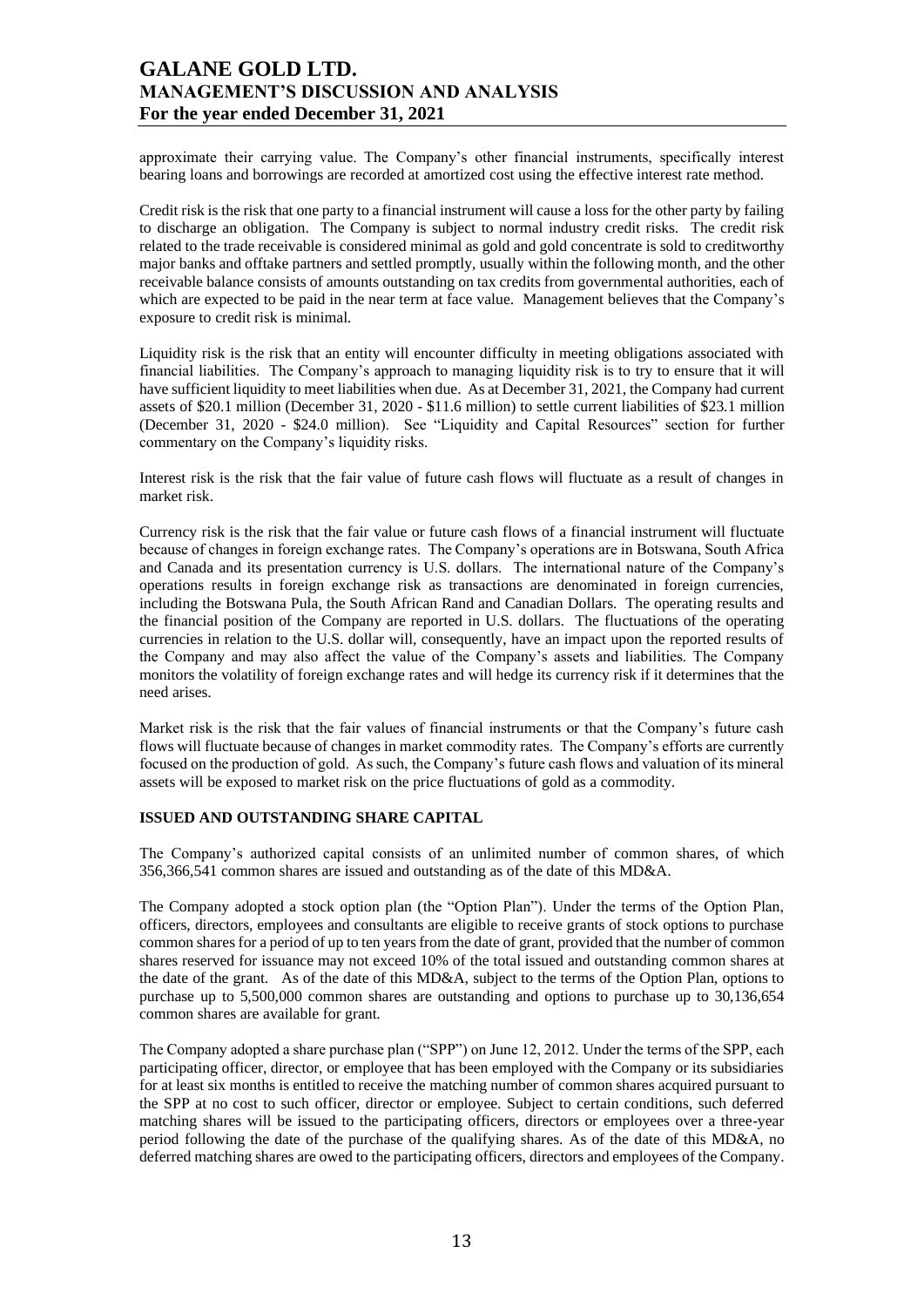The Company has adopted a deferred share unit plan (the "DSU Plan"). Subject to adjustment in certain circumstances, the maximum aggregate number of common shares that may be reserved for issuance pursuant to the DSU Plan is 13,262,888 common shares. As of the date of this MD&A, subject to the terms of the DSU Plan, participating officers, directors, employees and consultants of the Company may be issued an aggregate of up to 7,170,046 common shares pursuant to outstanding deferred share units awarded under the DSU Plan and 1,125,782 common shares have been issued under the DSU Plan.

As of the date of this MD&A, the Company has (a) 60,028,700 common share purchase warrants, exercisable at C\$0.30 per common share until May 19, 2024 outstanding and (b) 3,048,602 common share purchase warrants, exercisable at C\$0.22 per common share until May 19, 2023 outstanding.

## **DEBENTURES**

As part of the acquisition of the Galaxy Property in 2015, the Company issued approximately \$2.4 million aggregate principal amount of unsecured convertible debentures (the "Galaxy Debentures") to settle outstanding debt or contractual obligations owed by Galaxy Gold Mining (Pty) Limited (formerly Galaxy Gold Mining Limited, "Galaxy") and its subsidiary Galaxy Gold Reefs (Pty) Ltd. The original terms of the Galaxy Debentures were: (i) to mature on November 20, 2019, (ii) to bear 4% interest per annum, accrued and paid at maturity, (iii) to allow conversion of the principal at the option of the holder into common shares at a price of C\$0.58<sup>(1)</sup> per common share, based on a pre-determined exchange rate of \$1.00: C\$1.30, and (iv) to allow conversion of the interest at the option of the holder into common shares, based on a pre-determined exchange rate of \$1.00: C\$1.30, at a price per common share equivalent to the greater of C\$1.00 and the Discounted Market Price (as defined by the Exchange) at the time of conversion, subject to acceptance of the Exchange. On September 27, 2019, the Company prepaid \$728,000 of principal amount of the Galaxy Debentures. On September 30, 2019, the Company entered into an agreement with a requisite percentage of Galaxy Debenture holders to amend certain terms of the Galaxy Debenture. Under the terms of the amended Galaxy Debentures: (i) the maturity date is extended to November 20, 2021, (ii) the principal is convertible at the option of the holder into common shares at a price of C\$0.20 per common share, at a pre-determined exchange rate of \$1.00:C\$1.30, (iii) the interest is convertible at the option of the holder into common shares, based on a pre-determined exchange rate of \$1.00: C\$1.30, at a price per common share equivalent to the greater of C\$0.20 and the Discounted Market Price (as defined by the Exchange) at the time of conversion, subject to acceptance of the Exchange, and (iv) the Company has the right of forced conversion with respect the principal if the trading price of the common shares exceeds C\$0.20 for 10 consecutive trading days. On December 15, 2019, the Company prepaid an additional \$838,486 of the principal and \$12,517 of the interest on the Galaxy Debenture.

In addition, on March 29, 2016, the Company announced that it and its subsidiary, Galaxy, entered into a full and final settlement agreement with Traxys Europe SA, Mine2Market S.à.r.l. and certain others (collectively the "Traxys parties") with respect to various outstanding claims arising from the time period when the Traxys parties operated Galaxy's mining operations. In connection with the settlement, the Traxys parties settled their claim for \$4.3 million of indebtedness in exchange for the issuance by the Company of an unsecured convertible debenture of approximately \$3.2 million in aggregate principal (the "Traxys Debenture"). On June 29, 2018, the Company entered into an agreement with applicable Traxys parties to replace the existing Traxys Debenture with an amended and restated debenture (the "A&R Debenture"). Under the terms of the A&R Debenture: (i) the principal is repayable on November 20, 2021 and is convertible at the option of the holder into common shares at a price of C\$0.15 per common share, based on a pre-determined exchange rate of \$1.00:C\$1.35; (ii) interest is convertible at the option of the holder into common shares, based on a pre-determined exchange rate of \$1.00:C\$1.35, at a price equivalent to the greater of C\$0.15 and the Discounted Market Price (as defined in the policies of the Exchange) at the time of conversion; (iii) the Company has a right of forced conversion with respect to the principal where the trading price of the common shares exceeds C\$0.15 for 10 consecutive trading days; (iv) commencing January 1, 2018, interest for a calendar year will be due and payable on March 31 of the subsequent year, with the first such payment being due on March 31, 2019. The first payment of interest under the rescheduled agreement was made in April 2019.

On May 27, 2021, a debenture holder converted (i) \$600,000 of principal amount of Traxys Debenture into 5,400,000 common shares at a price of C\$0.15 per common share and at a pre-determined exchange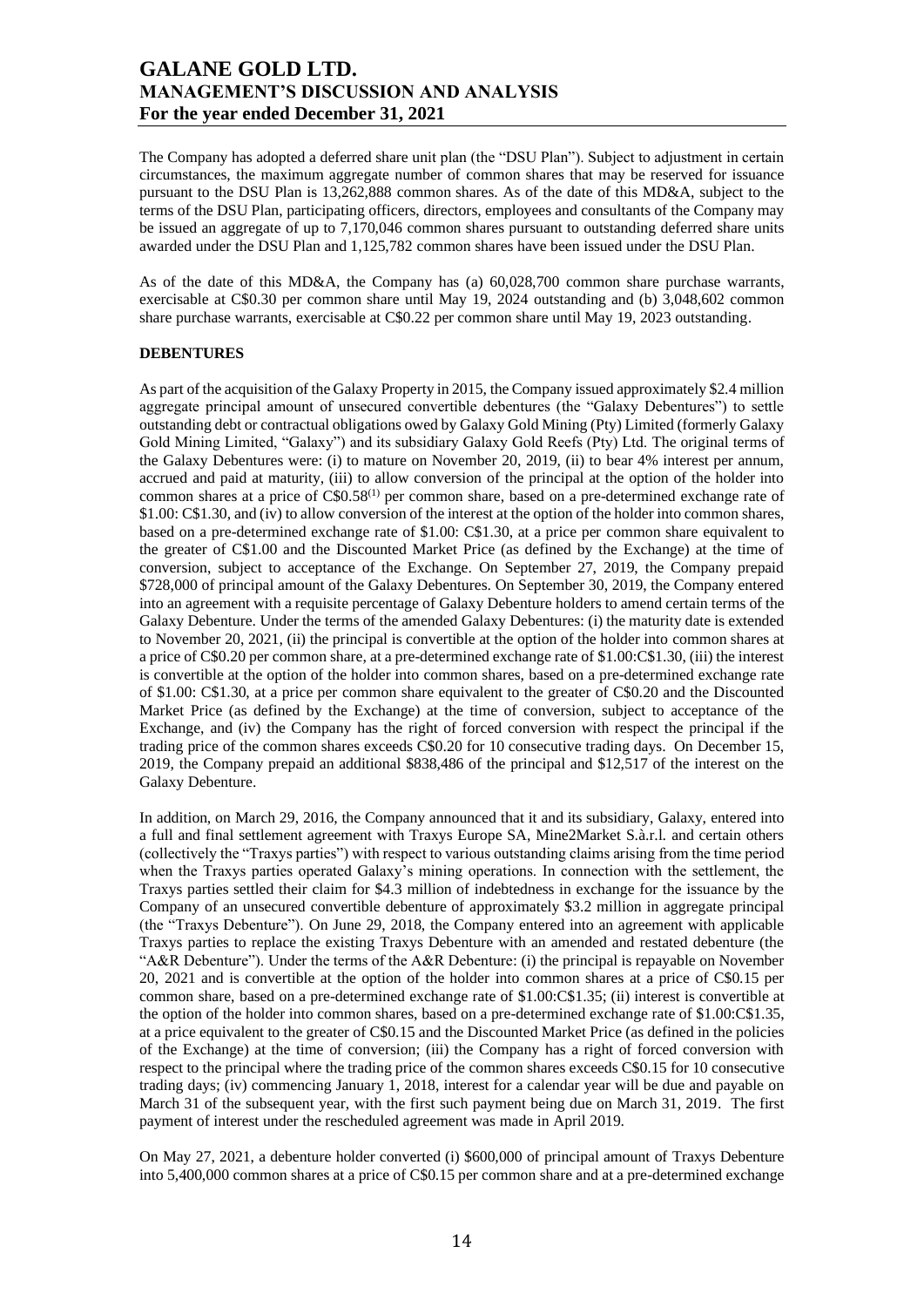rate of \$1.00:C\$1.35 and (ii) \$29,195 of interest payable on such principal into 210,200 common shares at a price of C\$0.1875 per common share, being the Discounted Market Price as of the date of the notice of conversion, and at a pre-determined exchange rate of \$1.00:C\$1.35.

On June 16, 2021, the Company exercised its right to force the conversion of (i) \$834,350 of principal amount of Galaxy Debenture into 5,423,275 common shares at a price of C\$0.20 per common share and at a pre-determined exchange rate of \$1.00:C\$1.30 and (ii) \$199,186 of interest payable on such principal into 1,294,709 common shares at a price of C\$0.20 per common share and at a pre-determined exchange rate of \$1.00:C\$1.30.

On November 11, 2021, the Company exercised its right to force conversion of \$2,649,433 of principal amount of Traxys Debenture into 23,844,897 common shares at a price of C\$0.15 per common share and at a pre-determined exchange rate of \$1.00:C\$1.35.

As of the date of this MD&A, no Galaxy or Traxys Debentures remain outstanding.

## **TRANSACTIONS WITH RELATED PARTIES**

During the year ended December 31, 2021, no related party transactions occurred.

During the year ended December 31, 2020, the following related party transactions were entered into:

On August 13, 2020, the Company entered into loan agreements (the "Executive Loans") with its CEO, COO and CFO (the "Executives") as partial compensation for the services provided by the Executives in 2019. The loans are non-interest bearing, non-recourse loans with a term of three years. Pursuant to the terms of the loan agreements, the Executives used the proceeds of the loans to exercise 4,563,000 common share purchase warrants, exercisable at C\$0.05 per common share held by the Executives. The shares issued to the Executives on exercise of the 2018 Warrants are held by the Company as security for the outstanding loan balance. The loan receivable balance at December 31, 2021 is \$172,481. See "Subsequent Events" below.

## **COMMITMENTS**

As at the date of this MD&A, the Company did not have any commitments.

#### **OFF-BALANCE SHEET ARRANGEMENTS**

Other than the low value operating lease arrangements not recognized on the initial adoption of the revised IFRS 16 Leases, the Company currently has no off-balance sheet arrangements.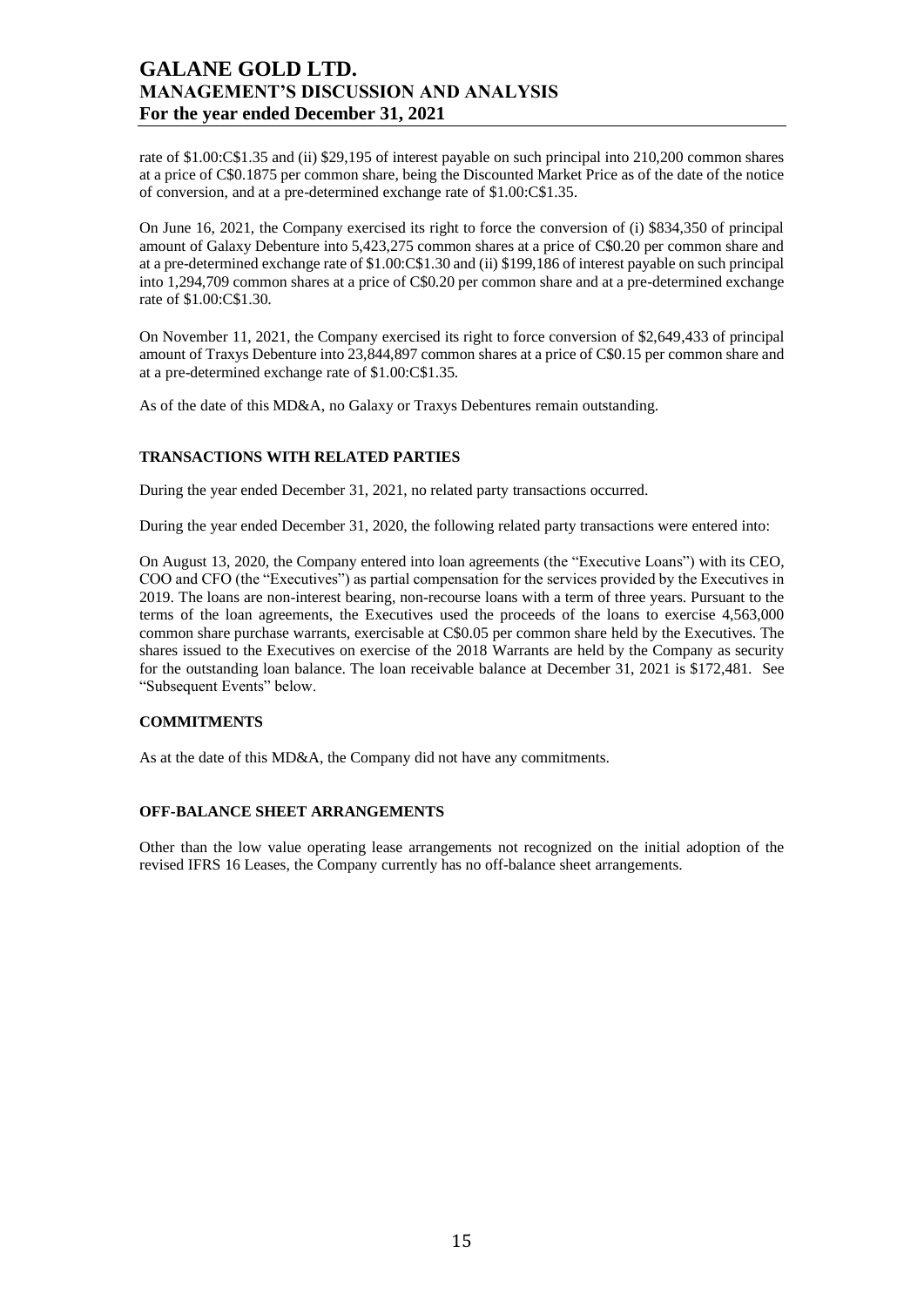## **SUPPLEMENTAL INFORMATION TO MANAGEMENT'S DISCUSSION AND ANALYSIS**

## **CASH COSTS**

The Company's MD&A refers to operating cash cost excluding royalties per ounce, a non-GAAP performance measures, in order to provide investors with information about measures used by management to monitor performance. Management of the Company uses this information to assess how well the producing gold mines are performing compared to plan and prior periods, and also to assess the overall effectiveness and efficiency of gold mining operations. Cash cost figures are calculated in accordance with a standard developed by the Gold Institute, which was a worldwide association of suppliers of gold and gold products and included leading North American gold producers. The Gold Institute ceased operations in 2002, but the standard is still an accepted standard of reporting cash costs of gold production in North America. Adoption of the standard is voluntary, and the cost measures presented herein may not be comparable to other similarly titled measures of other companies. Cash cost includes mine site operating costs such as mining, processing, administration, but are exclusive of impairment, amortization, reclamation, and exploration and development costs. Operating cash cost is the total cash cost less those costs capitalized as attributable to the removal of excess waste in developing new resources. These costs are then divided by the Company's ounces of gold produced to arrive at the cash cost measures on a per ounce basis. These measures, along with sales, are considered to be key indicators of a company's ability to generate operating earnings and cash flow from its mining operations. These measures of cash costs do not have any standardized meaning prescribed by IFRS and differ from measures determined in accordance with IFRS. They are intended to provide additional information and should not be considered in isolation or as a substitute for measures of performance prepared in accordance with IFRS. These measures are not necessarily indicative of net earnings or cash flow from operations as determined under IFRS.

The following tables provide a reconciliation of cash cost measures for the Company's mines to the mining costs excluding impairment, depreciation and amortization reflected in the Financial Statements.

|                                                                        | O <sub>4</sub> 2021 | O <sub>3</sub> 2021 | O <sub>2</sub> 2021 |            | O1 2021 |            | 2021 |             |
|------------------------------------------------------------------------|---------------------|---------------------|---------------------|------------|---------|------------|------|-------------|
| Mining costs excluding<br>impairment, depreciation<br>and amortization | \$<br>6,764,939     | \$<br>10,076,574    | \$                  | 8,471,367  | \$      | 8,242,418  | \$   | 33,555,298  |
| Adjust for:                                                            |                     |                     |                     |            |         |            |      |             |
| Inventory movement                                                     | 665,561             | (537, 231)          |                     | 150,932    |         | 56,928     |      | 336,190     |
| Total operating cash cost                                              | \$<br>7,430,500     | \$<br>9,539,343     | \$                  | 8,622,299  | \$      | 8,299,346  | \$   | 33,891,488  |
| Royalties                                                              | (272, 291)          | (558, 887)          |                     | (529, 905) |         | (507, 591) |      | (1,868,674) |
| Total operating cash cost<br>excluding royalties                       | \$<br>7,158,209     | \$<br>8,980,456     | \$                  | 8,092,394  | \$      | 7,791,755  | \$   | 32,022,814  |
| Gold production (ounces)                                               | 3,626               | 5,691               |                     | 5,990      |         | 5,600      |      | 20,906      |
| Total operating cash cost<br>excluding royalties per oz.               | \$<br>1,975         | \$<br>1,578         | \$                  | 1,351      | \$      | 1,391      | \$   | 1,532       |

## *Mupane Property*

|                                                                        | O <sub>4</sub> 2020 |            | O <sub>3</sub> 2020 |            | O <sub>2</sub> 2020 |            | O1 2020 |            | 2020 |             |
|------------------------------------------------------------------------|---------------------|------------|---------------------|------------|---------------------|------------|---------|------------|------|-------------|
| Mining costs excluding<br>impairment, depreciation<br>and amortization | \$                  | 8,490,051  | \$                  | 9.770.640  | \$                  | 6,889,365  | \$      | 7,215,634  | \$   | 32,365,690  |
| Adjust for:                                                            |                     |            |                     |            |                     |            |         |            |      |             |
| Inventory movement                                                     |                     | 1,840      |                     | (640, 376) |                     | (304, 234) |         | 339,922    |      | (602, 848)  |
| Total operating cash cost                                              | \$                  | 8,491,891  | \$                  | 9,130,264  | \$                  | 6,585,131  | \$      | 7,555,556  | \$   | 31,762,842  |
| Royalties                                                              |                     | (717, 397) |                     | (756, 174) |                     | (523, 194) |         | (484, 419) |      | (2,481,184) |
| Total operating cash cost<br>excluding royalties                       | \$                  | 7,774,494  | \$                  | 8,374,090  | \$                  | 6,061,937  | \$      | 7,071,137  | \$   | 29,281,658  |
| Gold production (ounces)                                               |                     | 7.122      |                     | 7,738      |                     | 5,691      |         | 6,818      |      | 27,369      |
| Total operating cash cost<br>excluding royalties per<br>OZ.            | \$                  | 1,092      | \$                  | 1,082      | \$                  | 1,065      | \$      | 1,037      | \$   | 1,070       |